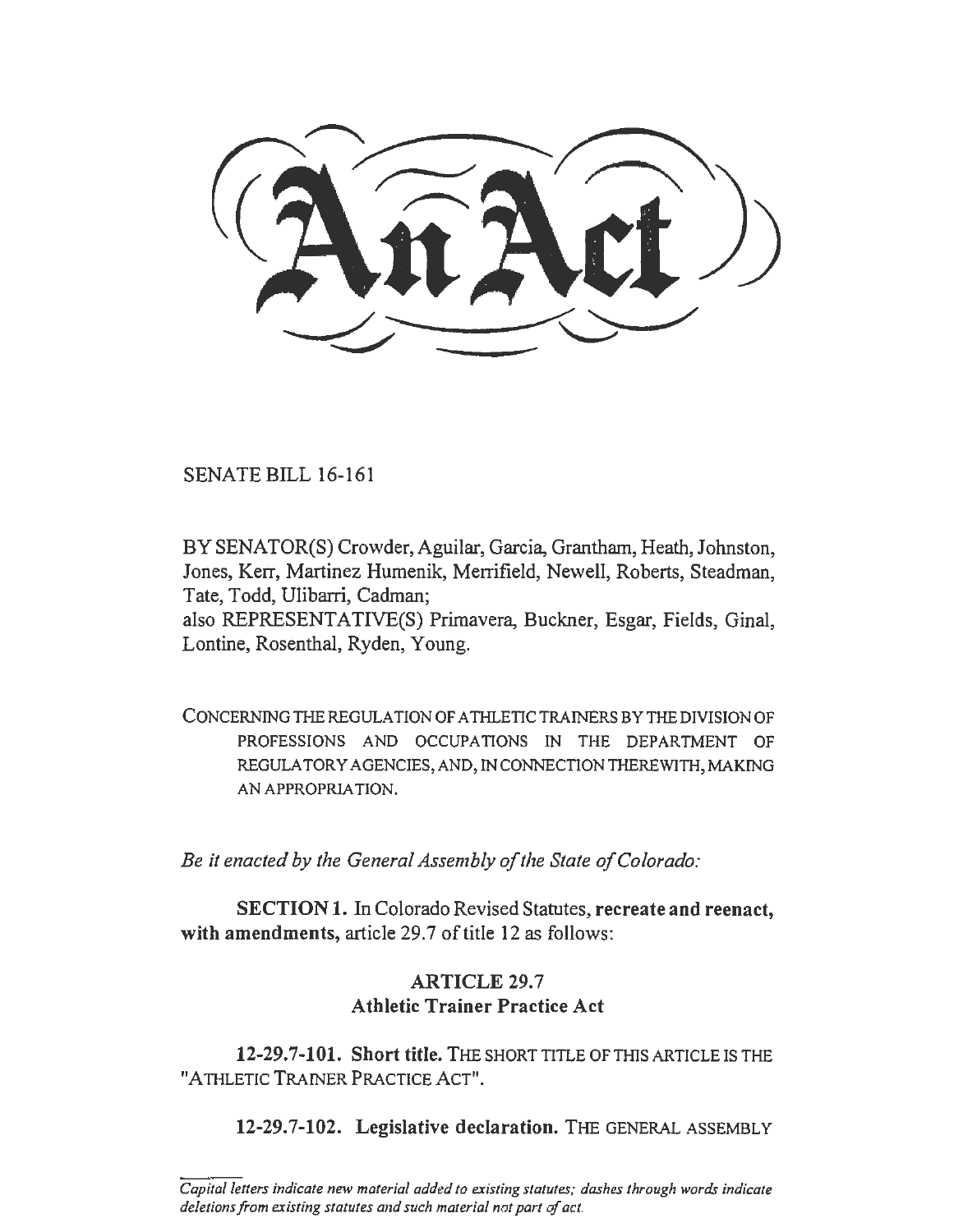HEREBY FINDS AND DECLARES THAT THE PRACTICE OF ATHLETIC TRAINING BY A PERSON WHO DOES NOT POSSESS A VALID REGISTRATION ISSUED PURSUANT TO THIS ARTICLE IS NOT IN THE BEST INTERESTS OF THE PEOPLE OF THE STATE OF COLORADO. IT IS NOT, HOWEVER, THE INTENT OF THIS ARTICLE TO RESTRICT THE PRACTICE OF A PERSON DULY LICENSED, CERTIFIED, OR REGISTERED UNDER ANY ARTICLE OF TH1S TITLE OR OTHER LAWS OF THIS STATE FROM PRACTICING WITHIN THE PERSON'S SCOPE OF PRACTICE AND AUTHORITY PURSUANT TO THOSE LAWS.

**12-29.7-103. Definitions.** As USED IN THIS ARTICLE, UNLESS THE CONTEXT OTHERWISE REQUIRES:

(1) "ACCREDITED ATHLETIC TRAINING EDUCATION PROGRAM" MEANS A PROGRAM OF INSTRUCTION IN ATHLETIC TRAINING THAT IS OFFERED BY AN INSTITUTION OF HIGHER EDUCATION AND ACCREDITED BY A NATIONAL, REGIONAL, OR STATE AGENCY RECOGNIZED BY THE UNITED STATES SECRETARY OF EDUCATION, OR ANY OTHER ACCREDITED PROGRAM APPROVED BY THE DIRECTOR.

(2) "ATHLETE" MEANS A PERSON WHO, IN ASSOCIATION WITH AN EDUCATIONAL INSTITUTION, AN ORGANIZED COMMUNITY SPORTS PROGRAM OR EVENT, OR A PROFESSIONAL, AMATEUR, OR RECREATIONAL ORGANIZATION OR SPORTS CLUB, PARTICIPATES IN GAMES, SPORTS, RECREATION, OR EXERCISE REQUIRING PHYSICAL STRENGTH, FLEXIBILITY, RANGE OF MOTION, SPEED, STAMINA, OR AGILITY.

(3) "ATHLETIC TRAINER" MEANS A PERSON ENGAGED IN THE PRACTICE OF ATHLETIC TRAINING.

( 4) (a) "ATHLETIC TRAINING" MEANS THE PERFORMANCE OF THOSE SERVICES THAT REQUIRE THE EDUCATION, TRAINING, AND EXPERIENCE REQUIRED BY THIS ARTICLE FOR REGISTRATION AS AN ATHLETIC TRAINER PURSUANT TO SECTION 12-29.7-107. "ATHLETIC TRAINING" INCLUDES SERVICES APPROPRJA TE FOR THE PREVENTION, RECOGNITION, ASSESSMENT, MANAGEMENT, TREATMENT, REHABILITATION, AND RECONDITIONING OF INJURIES AND ILLNESSES SUSTAINED BY AN ATHLETE:

(I) WHO IS ENGAGED IN SPORTS, GAMES, RECREATION, OR EXERCISE REQUIRING PHYSICAL STRENGTH, FLEXIBILITY, RANGE OF MOTION, SPEED, STAMINA, OR AGILITY; OR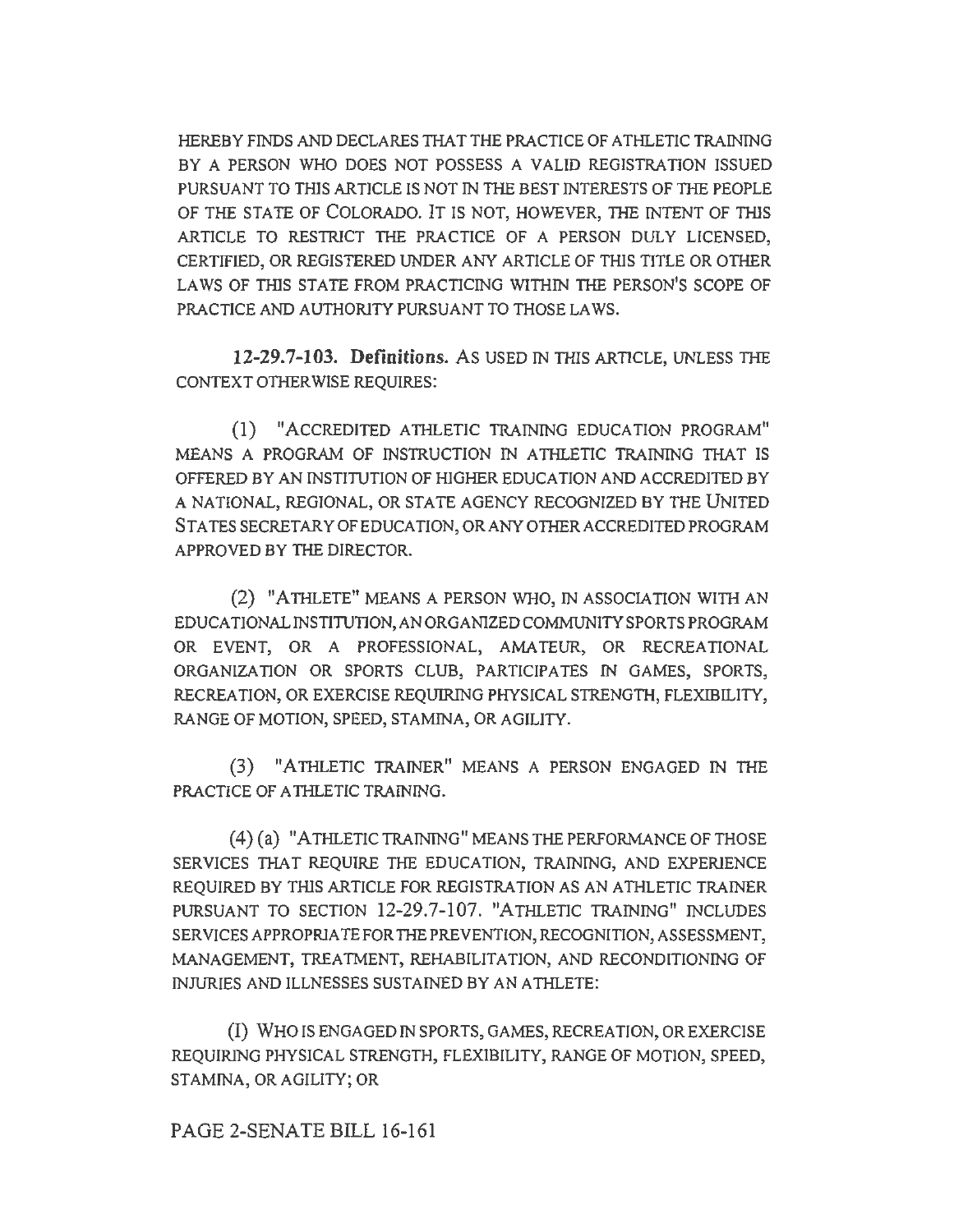(II) THAT AFFECT AN ATHLETE'S PARTICIPATION OR PERFORMANCE IN SPORTS, GAMES, RECREATION, OR EXERCISE AS DESCRIBED IN SUBPARAGRAPH (I) OF THIS PARAGRAPH (a).

(b) "ATHLETIC TRAINING" INCLUDES:

(!) PLANNING, ADMINISTERING, EVALUATING, AND MODIFYING METHODS FOR PREVENTION AND RISK MANAGEMENT OF INJURJES AND ILLNESSES;

(II) IDENTIFYING AN A THLETE<sup>1</sup> S MEDICAL CONDITIONS AND DISABILITIES AND APPROPRIATELY CARING FOR OR REFERRING AN ATHLETE AS APPROPRIATE;

(III) RECOGNIZING, ASSESSING, TREATING, MANAGING, PREVENTING, REHABILITATING, RECONDITIONING, AND APPROPRIATELY REFERRING TO ANOTHER HEALTH CARE PROVIDER TO TREAT INJURIES AND ILLNESSES;

(IV) USING THERAPEUTIC MODALITIES FOR WHICH THE ATHLETIC TRAINER HAS RECEIVED APPROPRIATE TRAINING AND EDUCATION;

(V) USING CONDITIONING AND REHABILITATIVE EXERCISE;

(VI) USING TOPICAL PHARMACOLOGICAL AGENTS, IN CONJUNCTION WITH THE ADMINISTRATION OF THERAPEUTIC MODALITIES AND PURSUANT TO PRESCRIPTIONS ISSUED IN ACCORDANCE WITH THE LAWS OF THIS STATE. FOR WHICH THE ATHLETIC TRAINER HAS RECEIVED APPROPRIATE TRAINING AND EDUCATION;

{VII) EDUCATING AND COUNSELING ATHLETES CONCERNING THE PREVENTION AND CARE OF INJURIES AND ILLNESSES;

(VIII) EDUCATING AND COUNSELING THE GENERAL PUBLIC WITH RESPECT TO ATHLETIC TRAINING SERVICES;

(IX) REFERRING AN ATHLETE RECEIVING ATHLETIC TRAINING SERVICES TO APPROPRIATE HEALTH CARE PERSONNEL AS NEEDED; AND

(X) PLANNING, ORGANIZING, ADMINISTERING, AND EVALUATING THE PRACTICE OF ATHLETIC TRAINING.

PAGE 3-SENATE BILL 16-161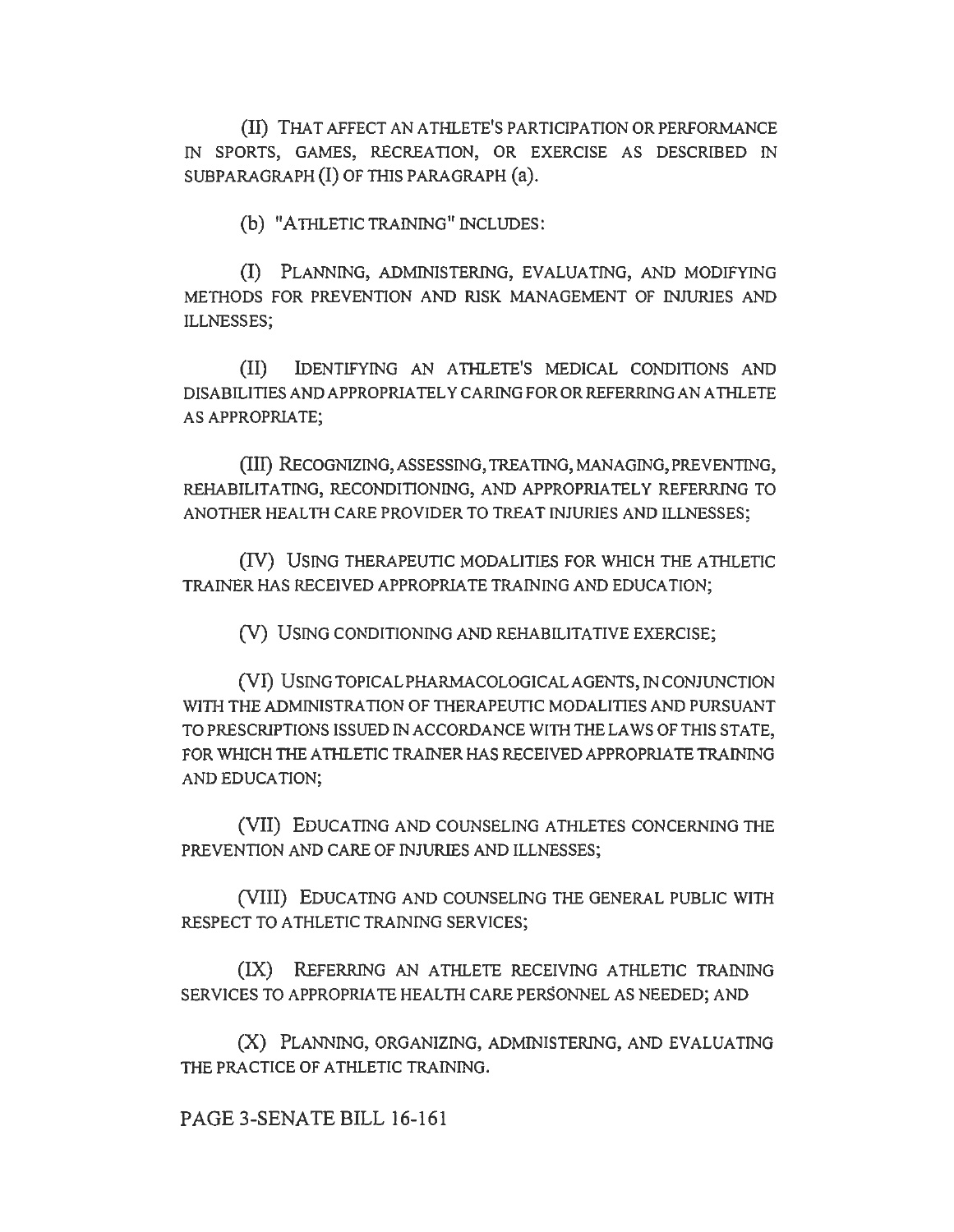(c) As USED IN THIS SUBSECTION (4), "INJURIES AND ILLNESSES" INCLUDES THOSE CONDITIONS IN AN ATHLETE FOR WHICH ATHLETIC TRAINERS, AS THE RESULT OF THEIR EDUCATION, TRAINING, AND COMPETENCY, ARE QUALIFIED TO PROVIDE CARE.

(5) "DIRECTION OF A COLORADO-LICENSED OR OTHERWISE LAWFULLY PRACTICING PHYSICIAN, DENTIST, OR HEALTH CARE PROFESSIONAL" MEANS THE PLANNING OF SERVICES WITH A PHYSICIAN, DENTIST, OR HEALTH CARE PROFESSIONAL; THE DEVELOPMENT AND APPROVALBYTHEPHYSICIAN,DENTIST,ORHEALTHCAREPROFESSIONALOF PROCEDURES AND PROTOCOLS TO BE FOLLOWED IN THE EVENT OF AN INJURY OR lLLNESS; THE MUTUAL REVIEW OF THE PROTOCOLS ON A PERIODIC BASIS; AND THE APPROPRIATE CONSULTATION AND REFERRAL BETWEEN THE PHYSICIAN, DENTIST, OR HEALTH CARE PROFESSIONAL AND THE ATHLETIC TRAINER.

(6) "DIRECTOR" MEANS THE DIRECTOR OF THE DIVISION OR HIS OR HER DESIGNEE.

(7) "DIVISION" MEANS THE DIVISION OF PROFESSIONS AND OCCUPATIONS IN THE DEPARTMENT OF REGULATORY AGENCIES CREA TED IN SECTION 24-34-102, C.R.S.

(8) "NATIONAL CERTIFYING AGENCY" MEANS A NATIONALLY RECOGNIZED AGENCY THAT CERTIFIES THE COMPETENCY OF ATHLETIC TRAINERS THROUGH THE USE OF AN EXAMINATION.

(9) "REGISTRANT" MEANS AN ATHLETIC TRAINER REGISTERED PURSUANT TO THJS ARTICLE.

12-29.7-104. Use of titles restricted. ONLY APERSONREGISTERED AS AN ATHLETIC TRAINER MAY USE THE TITLE "ATHLETIC TRAINER" OR "registered athletic trainer", the letters "A.T.", "A.T.C.", or any OTHER GENERALLY ACCEPTED TERMS, LETTERS, OR FIGURES THAT INDICATE THAT THE PERSON IS AN ATHLETIC TRAINER.

12-29.7-105. Limitations on authority. (1) NOTHING IN THIS ARTICLE AUTHORIZES AN ATHLETIC TRAINER TO PRACTICE:

(a) MEDICINE, AS DEFINED IN ARTICLE 36 OF THIS TITLE;

PAGE 4-SENATE BILL 16-161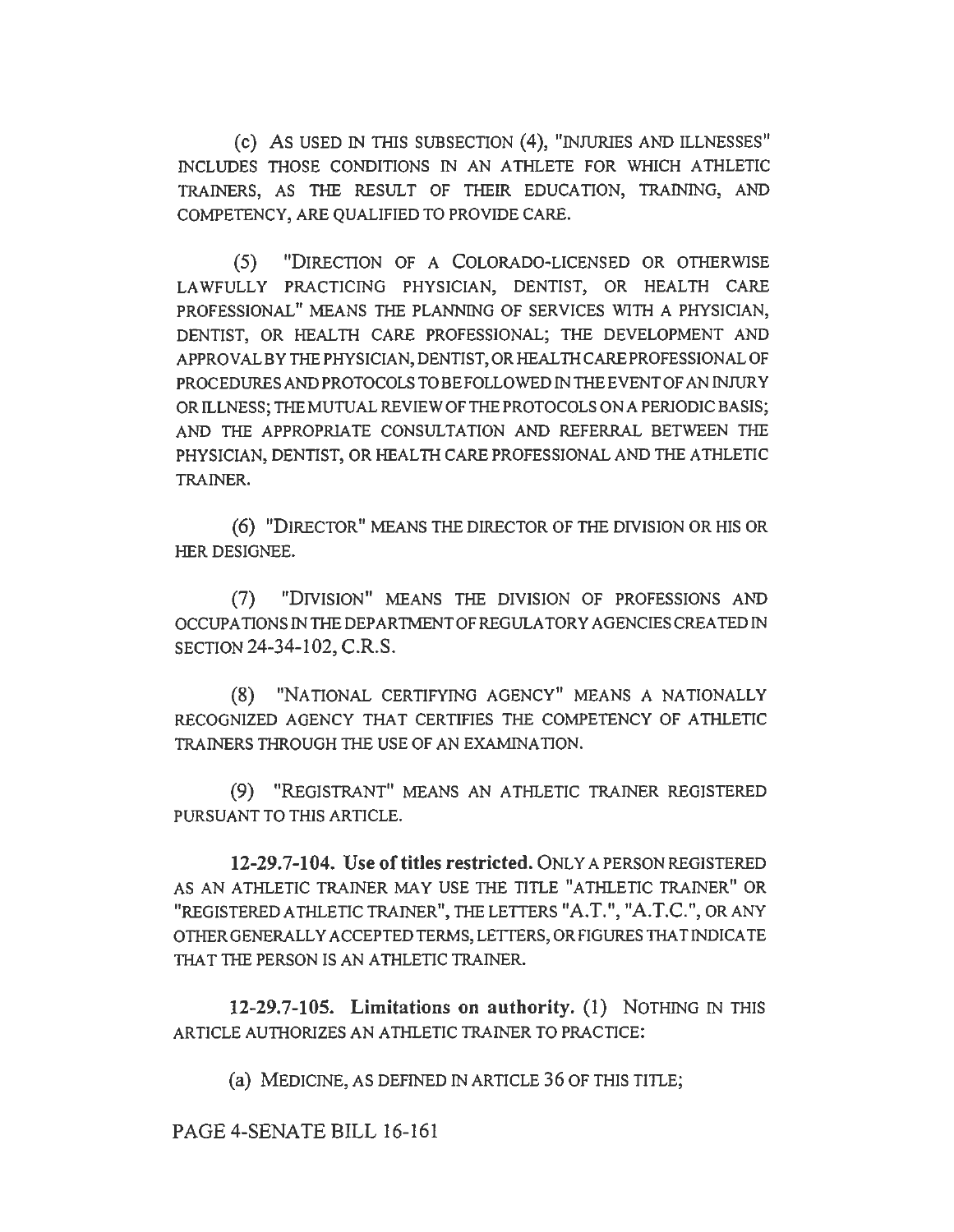(b) PHYSICAL THERAPY, AS DEFINED IN ARTICLE 41 OF THIS TITLE;

(c) CHIROPRACTIC, AS DEFINED IN ARTICLE 33 OF THIS TITLE;

(d) OCCUPATIONAL THERAPY, AS DEFINED IN ARTICLE 40.5 OF THIS TITLE; OR

(e) ANY OTHER REGULATED FORM OF HEALING EXCEPT AS AUTHORIZED BY THIS ARTICLE.

(2) NOTHING IN THJS ARTICLE AUTHORIZES AN ATHLETIC TRAINER TO TREAT A DISEASE OR CONDITION THAT IS NOT RELATED TO A PERSON'S PARTICIPATION IN SPORTS, GAMES, RECREATION, OR EXERCISE, BUT THE ATHLETIC TRAINER SHALL TAKE A PERSON'S DISEASE OR CONDITION INTO ACCOUNTINPROVIDINGATHLETICTRAININGSERVICESANDSHALLCONSULT WITH A PHYSICIAN AS APPROPRIATE REGARDING THE DISEASE OR CONDITION.

(3) NOTHING IN THJS ARTICLE PROHIBITS A PERSON FROM RECOMMENDING WEIGHT MANAGEMENT OR EXERCISE TO IMPROVE STRENGTH, CONDITIONING, FLEXIBILITY, AND CARDIOVASCULAR PERFORMANCE TO A PERSON IN NORMAL HEALTH AS LONG AS THE PERSON RECOMMENDING THE WEIGHT MANAGEMENT OR EXERCISE DOES NOT REPRESENT HIMSELF OR HERSELF AS AN ATHLETIC TRAINER AND THE PERSON DOES NOT ENGAGE IN ATHLETIC TRAINING AS DEFINED JN THIS ARTICLE.

**12-29.7-106. Registration required.** (1) EXCEPT AS OTHERWISE PROVIDED IN THIS ARTICLE, IN ORDER TO PRACTICE ATHLETIC TRAINING OR REPRESENT ONESELF AS BEING ABLE TO PRACTICE ATHLETIC TRAINING IN THIS STATE, A PERSON MUST:

(a) POSSESS A VALID REGISTRATION ISSUED BY THE DIRECTOR IN ACCORDANCE WITH THIS ARTICLE AND ANY RULES ADOPTED UNDER THIS ARTICLE; AND

(b) PRACTICE PURSUANT TO THE DIRECTION OF A COLORADO-LICENSED OR OTHERWISE LAWFULLY PRACTICING PHYSICIAN, DENTIST, OR HEALTH CARE PROFESSIONAL.

**12-29.7-107. Requirements for registration - registration by** 

PAGE 5-SENATE BILL 16-161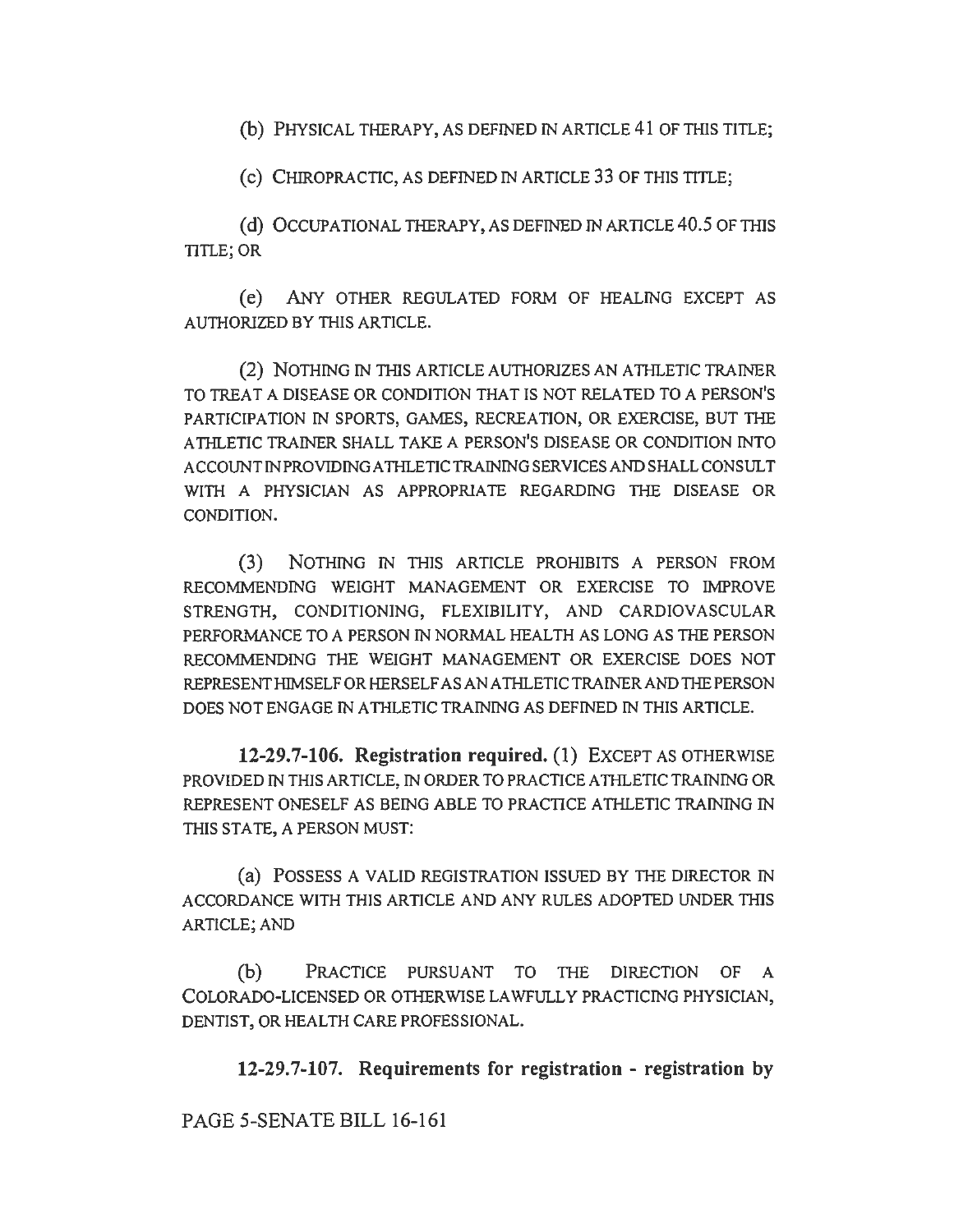**endorsement - application - denial.** (1) EVERY APPLICANT FOR A REGISTRATION TO PRACTICE ATHLETIC TRAINING MUST HA VE:

(a) EARNED A BACCALAUREATE DEGREE FROM AN ACCREDITED COLLEGE OR UNIVERSITY;

(b) SUCCESSFULLY COMPLETED AN ACCREDITED ATHLETIC TRAINING EDUCATION PROGRAM;

( c) (I) PASSED A COMPETENCY EXAMINATION ADMINISTERED BY A NATlONAL CERTIFYING AGENCY THAT HAS BEEN APPROVED BY THE DIRECTOR AND PROVIDED EVIDENCE OF CURRENT CERTIFICATION BY THE NATIONAL CERTIFYING AGENCY; OR

(II) PASSED A COMPETENCY EXAMINATION DEVELOPED AND ADMINISTERED BY THE DIRECTOR;

(d) SUBMITTED AN APPLICATION IN THE FORM AND MANNER DESIGNATED BY THE DIRECTOR;

( e) PAID A FEE IN AN AMOUNT DETERMINED BY THE DIRECTOR; AND

(f) SUBMITTED ADDITIONAL INFORMATION AS REQUESTED BY THE DIRECTOR TO FULLY AND FAIRLY EVALUATE THE APPLICANT'S QUALIFICATIONS FOR REGISTRATION AND TO PROTECT PUBLIC HEAL TH AND SAFETY.

(2) WHEN AN APPLICANT HAS FULFILLED THE REQUIREMENTS OF SUBSECTION (1) OF THIS SECTION, THE DIRECTOR SHALL ISSUE A REGISTRA TJON TO THE APPLICANT. THE DIRECTOR MAY DENY REGISTRATION IF THE APPLICANT HAS COMMITTED AN ACT THAT WOULD BE GROUNDS FOR DISCIPLINARY ACTION UNDER SECTION 12-29.7-110.

(3) (a) AN APPLICANT FOR REGISTRATION BY ENDORSEMENT SHALL FILE AN APPLICATION AND PAY A FEE AS PRESCRIBED BY THE DIRECTOR AND SHALL HOLD A CURRENT, VALID LICENSE OR REGISTRATION IN A JURISDICTION THAT REQUIRES QUALIFICATIONS SUBSTANTIALLY EQUIVALENT TO THOSE REQUIRED FOR REGISTRATION BY SUBSECTION (1) OF THIS SECTION.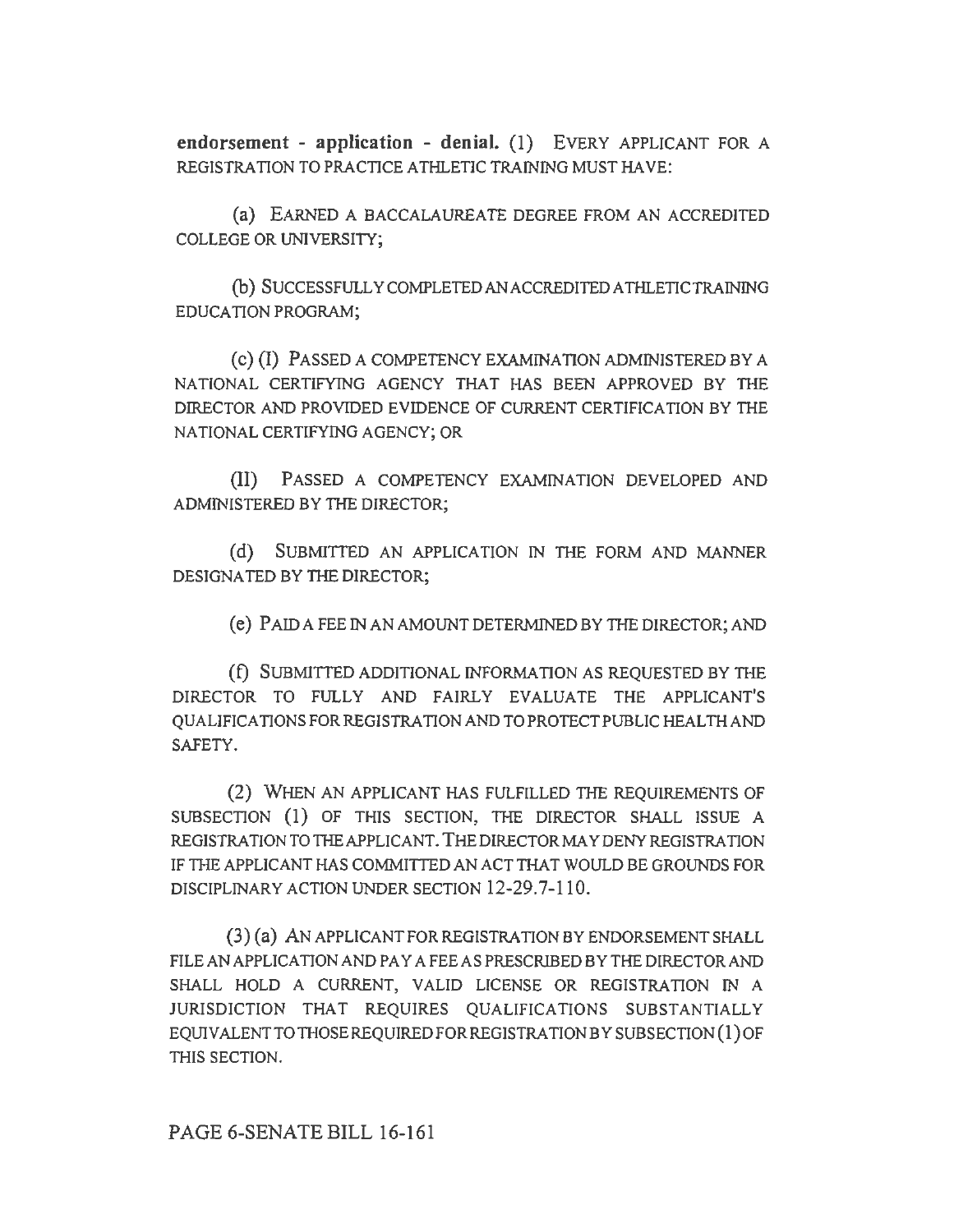(b) AN APPLICANT FOR REGISTRATION SHALL SUBMIT, WITH THE APPLICATION, VERIFICATION THAT THE APPLICANT HAS ACTIVELY PRACTICED FOR A PERIOD OF TIME DETERMINED BY RULES OF THE DIRECTOR OR HAS OTHERWISE MAINTAINED CONTINUED COMPETENCY AS DETERMINED BY THE DIRECTOR.

( c) UPON RECEIPT OF ALL DOCUMENTS REQUIRED BY PARAGRAPHS (a) AND (b) OF THIS SUBSECTION (3), THE DIRECTOR SHALL REVIEW THE APPLICATION AND MAKE A DETERMINATION OF THE APPLICANT'S QUALIFICATIONS TO BE REGISTERED BY ENDORSEMENT.

(d) THE DIRECTOR MAY DENY THE REGISTRATION IF THE APPLICANT HAS COMMITTED AN ACT THAT WOULD BE GROUNDS FOR DISCIPLINARY ACTION UNDER SECTION 12-29.7-110.

**12-29.7-108. Renewal of registration-fees.** (1) (a) A REGISTRANT SHALL RENEW THE REGISTRATION ISSUED PURSUANT TO THIS ARTICLE ACCORDING TO A SCHEDULE OF RENEWAL DATES ESTABLISHED BY THE DIRECTOR. THE REGISTRANT SHALL SUBMIT AN APPLICATION IN THE FORM AND MANNER DESIGNATED BY, AND SHALL PAY A RENEWAL FEE IN AN AMOUNT DETERMINED BY, THE DIRECTOR.

(b) REGISTRATIONS SHALL BE RENEWED OR REINSTATED IN ACCORDANCE WITH THE SCHEDULE ESTABLISHED BY THE DIRECTOR, AND RENEWAL OR REINSTATEMENT SHALL BE GRANTED PURSUANT TO SECTION 24-34-102 (8), C.R.S. THE DIRECTOR MAY ESTABLISH RENEWAL FEES AND DELINQUENCY FEES FOR REINSTATEMENT PURSUANT TO SECTION 24-34-105, C.R.S. lF A REGISTRANT FAILS TO RENEW HIS OR HER REGISTRATION PURSUANT TO THE DIRECTOR'S SCHEDULE, THE REGISTRATION EXPIRES. A PERSON WHOSE REGISTRATION HAS EXPIRED IS SUBJECT TO THE PENALTIES PROVIDED IN THIS ARTICLE OR SECTION 24-34-102 (8), C.R.S., FOR REINSTATEMENT.

(c) THE REGISTRANT SHALL SUBMIT ADDITIONAL INFORMATION THAT THE DIRECTOR REQUESTS, INCLUDING EVIDENCE THAT THE REGISTRANT HAS MAINTAINED AND HOLDS A CURRENT, VALID CERTIFICATION FROM THE NATIONAL CERTIFYING AGENCY, TO FULLY AND FAIRLY EVALUATE THE APPLICANT'S QUALIFICATIONS FOR REGISTRATION RENEWAL AND TO PROTECT PUBLIC HEALTH AND SAFETY.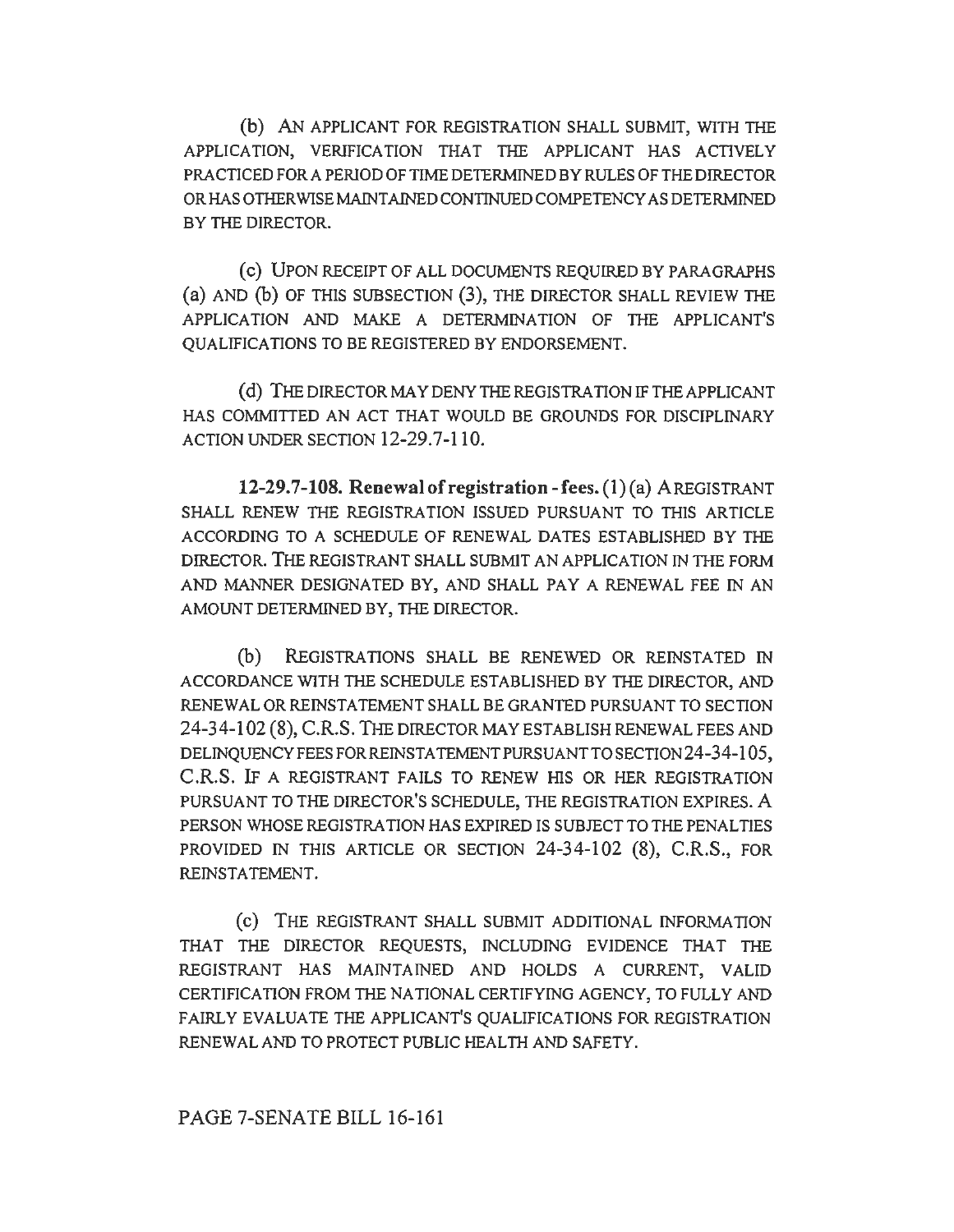(2) ALL FEES COLLECTED PURSUANT TO THIS ARTICLE SHALL BE DETERMINED, COLLECTED, AND APPROPRIATED IN THE SAME MANNER AS SET FORTH IN SECTION 24-34-105, C.R.S., AND PERIODICALLY ADJUSTED IN ACCORDANCE WITH SECTION 24-75-402, C.R.S.

12-29. 7-109. Scope of article - exclusions - authority for clinical setting. (1) NOTHING IN THIS ARTICLE PROHIBITS:

(a) THE PRACTICE OF ATHLETIC TRAINING THAT IS AN INTEGRAL PART OF A PROGRAM OF STUDY BY STUDENTS ENROLLED IN AN ACCREDITED ATHLETIC TRAINING EDUCATION PROGRAM. STUDENTS ENROLLED IN AN ACCREDITED ATHLETIC TRAINING EDUCATJON PROGRAM SHALL BE IDENTIFIED AS "ATHLETIC TRAINING STUDENTS" AND SHALL ONLY PRACTICE ATHLETIC TRAINING UNDER THE DIRECTION AND IMMEDIATE SUPERVISION OF AN ATHLETIC TRAINER CURRENTLY REGISTERED UNDER THIS ARTICLE. AN ATHLETIC TRAINING STUDENT SHALL NOT REPRESENT HIMSELF OR HERSELF AS AN ATHLETIC TRAINER.

(b) THE PRACTICE OF ATHLETIC TRAINING BY A PERSON WHO IS CERTIFIED BY A NATIONAL CERTIFYING AGENCY AND WHO IS EMPLOYED BY THE UNITED STA TES GOVERNMENT OR ANY BUREAU, DIVISION, OR AGENCY OF THE FEDERAL GOVERNMENT WHILE ACTING IN THE COURSE AND SCOPE OF EMPLOYMENT;

( c) THE PRACTICE OF ATHLETIC TRAINING BY A PERSON WHO RESIDES IN ANOTHER STATE OR COUNTRY, IS CURRENTLY LICENSED OR REGISTERED IN ANOTHER STATE, OR IS CURRENTLY CERTIFIED BY A NATIONAL CERTIFYING AGENCY, AND IS:

(I) ADMINISTERING ATHLETIC TRAINING SERVICES TO AN ATHLETE WHO IS A MEMBER OF A BONA FIDE PROFESSIONAL OR AMATEUR SPORTS ORGANIZATION OR OF A SPORTS TEAM OF AN ACCREDITED EDUCATIONAL INSTITUTION, IF THE PERSON ACTS IN ACCORDANCE WITH RULES ESTABLISHED BY THE DIRECTOR AND ENGAGES IN THE UNREGISTERED PRACTICE OF ATHLETIC TRAINING FOR NO MORE THAN NINETY DAYS IN ANY CALENDAR YEAR; OR

(II) PARTICIPATING IN AN EDUCATIONAL PROGRAM OF NOT MORE THAN TWELVE WEEKS' DURATION. UPON WRITTEN APPLICATION BY THE PERSON PRIOR TO THE EXPIRATION OF THE TWELVE-WEEK PERIOD, THE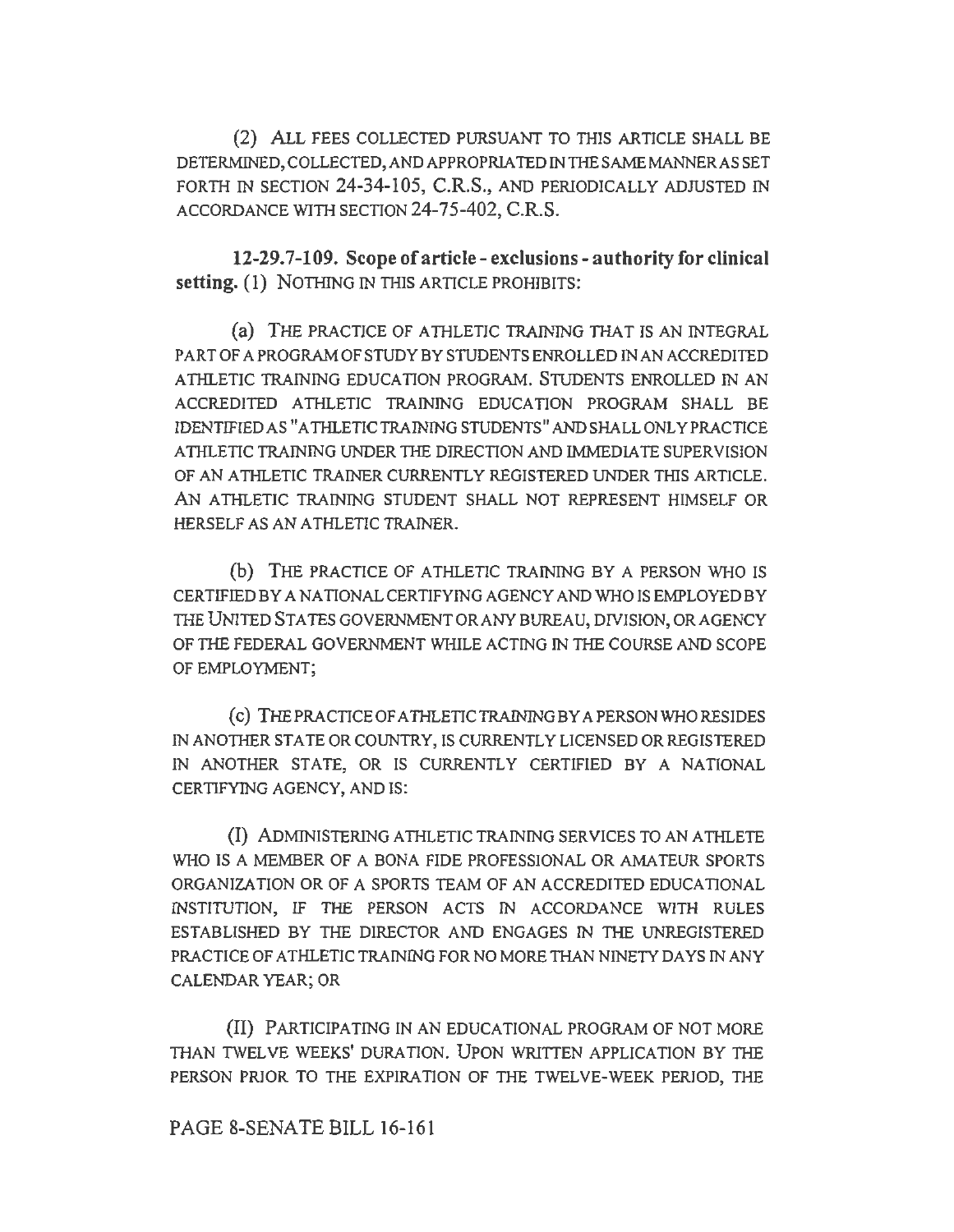DIRECTOR MAY GRANT AN EXTENSION OF TIME.

(d) THE PRACTICE OF ANY HEALTH CARE PROFESSION, OTHER THAN ATHLETIC TRAINING, BY A PERSON LICENSED OR REGISTERED UNDER ANY OTHER ARTICLE OF THIS TITLE IN ACCORDANCE WITH THE LAWFUL SCOPE OF PRACTICE OF THE OTHER PROFESSION OR THE PERFORMANCE OF ACTIVITIES DESCRIBED IN SUBSECTION (2) OF THIS SECTION, IF THE PERSON DOES NOT REPRESENT HIMSELF OR HERSELF AS AN A THLETJC TRAINER ORAS ENGAGING IN THE PRACTICE OF ATHLETIC TRAINING:

( e) ATHLETIC TRAINING BY A PATIENT FOR HIMSELF OR HERSELF OR GRATUITOUS ATHLETIC TRAINING BY A FRIEND OR FAMILY MEMBER WHO DOES NOT REPRESENT HIMSELF OR HERSELF AS AN ATHLETIC TRAINER.

(2) NOTHING JN TIIIS ARTICLE LIMITS OR PROHIBITS THE ADMINISTRATION OF ROUTINE ASSISTANCE OR FIRST AID BY A PERSON WHO IS NOT A REGISTERED ATHLETIC TRAINER FOR INJURIES OR ILLNESSES SUSTAINED AT AN ATHLETIC EVENT OR PROGRAM.

(3) NOTHING IN THIS ARTICLE REQUIRES AN ENTITY OFFERING OR SPONSORING AN ATHLETIC EVENT OR REGULAR ATHLETIC ACTIVITY, INCLUDING A YOUTH SPORTS TEAM OR PROGRAM WHOSE PARTICIPANTS ARE EIGHTEEN YEARS OF AGE OR YOUNGER, TO EMPLOY A REGISTERED ATHLETIC TRAINER.

 $(4)(a)$  A SCHOOL COACH, ATHLETIC DIRECTOR, OR OTHER EMPLOYEE OR A PERSON CONTRACTED WITH A SCHOOL IS NOT ENGAGING IN THE PRACTICE OF ATHLETIC TRAINING WHEN HE OR SHE ENGAGES IN OR HOLDS RESPONSIBILITY FOR THE FOLLOWING ACTIVITIES IN TIIE COURSE OF HIS OR HER REGULARLY SCHEDULED DUTIES:

(I) PLANNING, ADMINISTERING, OR MODIFYING METHODS FOR PREVENTION AND RISK MANAGEMENT OF INJURIES AND ILLNESSES;

(II) ADMINISTERING ROUTINE ASSISTANCE FOR FIRST AID TO AN INJURED ATHLETE;

(III) DIRECTING CONDITIONING EXERCISES;

(IV) EDUCATING OR COUNSELING ATHLETES CONCERNING THE

PAGE 9-SENATE BILL 16-161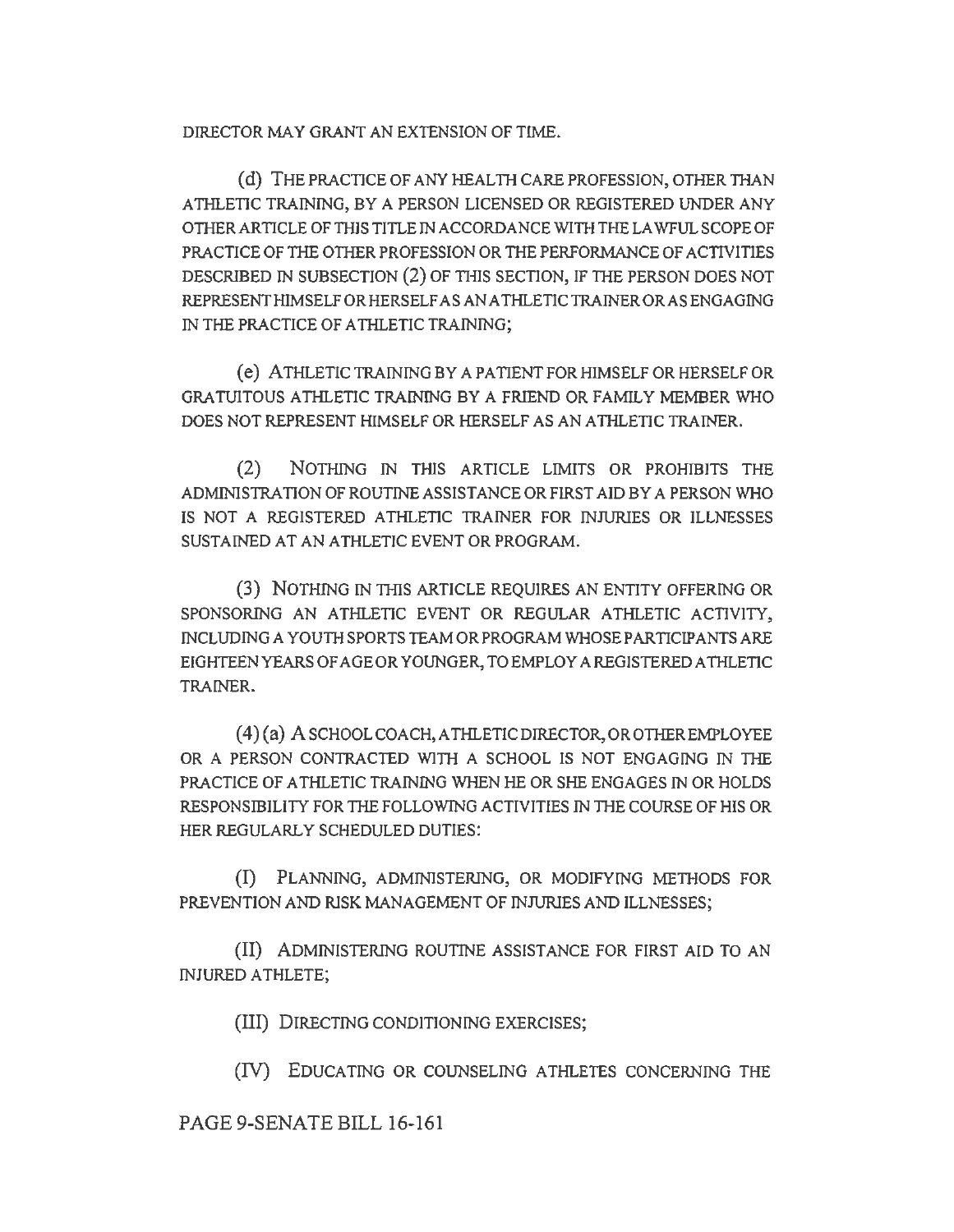PREVENTION OF INJURIES AND ILLNESSES; OR

(V) REFERRING AN ATHLETE TO A LICENSED HEALTH CARE PROFESSIONAL.

(b) AS USED IN THIS SUBSECTION (4), "SCHOOL" MEANS A PUBLIC OR PRIVATE ELEMENTARY, MIDDLE, JUNIOR HIGH, OR HIGH SCHOOL.

(5) A REGISTERED ATHLETIC TRAINER MAY PROVIDE ATHLETIC TRAINING SERVICES IN A CLINICAL SETTING TO A PERSON WHO IS NOT AN ATHLETE IF THE ATHLETIC TRAINER IS UNDER THE DIRECTION AND SUPERVISION OF A COLORADO-LICENSED OR OTHERWISE LAWFULLY PRACTICING PHYSICIAN, DENTIST, OR HEALTH CARE PROFESSIONAL WHO TREATS SPORTS OR MUSCULOSKELETAL INJURIES. AS USED IN THIS SUBSECTION (5), "DIRECTION AND SUPERVISION" MEANS THE ISSUANCE OF WRITTEN OR ORAL DIRECTIVES BY THE PHYSICIAN, DENTIST, OR LICENSED HEALTH CARE PROFESSIONAL TO THE REGISTERED ATHLETIC TRAINER PERTAINING TO THE ATHLETIC TRAINING SERVICES TO BE PROVIDED.

**12-29. 7-110. Grounds for discipline - disciplinary proceedings.**  (1) THE DIRECTOR MAY TAKE DISCIPLINARY ACTION AGAINST A REGISTRANT IF THE DIRECTOR FINDS THAT THE REGISTRANT HAS REPRESENTED HIMSELF OR HERSELF AS A REGISTERED ATHLETIC TRAINER AFTER THE EXPIRATION, SUSPENSION, OR REVOCATION OF HIS OR HER REGISTRATION.

(2) THE DIRECTOR MAY REVOKE, DENY, SUSPEND, OR REFUSE TO RENEW A REGISTRATION OR ISSUE A CEASE-AND-DESIST ORDER IN ACCORDANCE WITH THIS SECTION UPON REASONABLE GROUNDS THAT THE REGISTRANT:

(a) HAS ENGAGED IN A SEXUAL ACT WITH A PERSON RECEIVING SERVICES WHILE A THERAPEUTIC RELATIONSHIP EXISTED OR WITHIN SIX MONTHS IMMEDIATELY FOLLOWING TERMINATION OF THE THERAPEUTIC RELATIONSHIP. FOR THE PURPOSES OF THIS PARAGRAPH (a):

(I) "SEXUAL ACT" MEANS SEXUAL CONTACT, SEXUAL INTRUSION, OR SEXUAL PENETRATION AS DEFINED IN SECTION 18-3-401, C.R.S.

(11) "THERAPEUTIC RELATIONSHIP" MEANS THE PERIOD BEGINNING

PAGE IO-SENATE BILL 16-161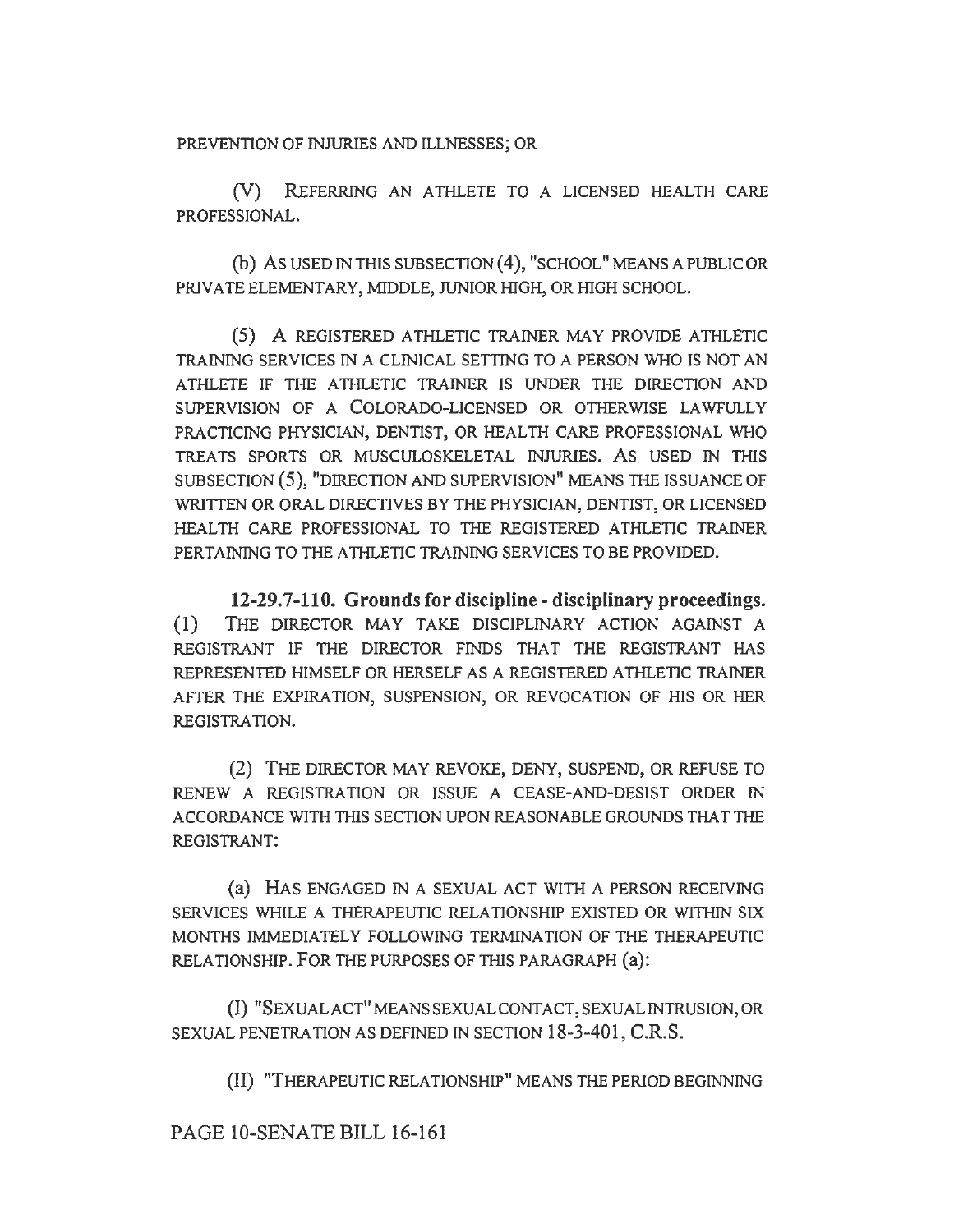WITH THE INITIAL EVALUATION AND ENDING UPON THE WRITTEN TERMINATION OF TREATMENT. WHEN AN INDIVIDUAL RECEIVING SERVICES IS AN ATHLETE PARTICIPATING ON A SPORTS TEAM OPERATED UNDER THE AUSPICES OF A BONA FIDE AMATEUR SPORTS ORGANIZATION OR AN ACCREDITED EDUCATIONAL INSTITUTION THAT EMPLOYS THE REGISTRANT, THE THERAPEUTIC RELATIONSHIP EXISTS FROM THE TIME THE ATHLETE BECOMES AFFILIATED WITH THE TEAM UNTIL THE AFFILIATION ENDS OR THE ATHLETIC TRAINER TERMINATES THE PROVISION OF ATHLETIC TRAINING SERVICES TO THE TEAM, WHICHEVER OCCURS FIRST.

(b) HAS FALSIFIED INFORMATION IN AN APPLICATION OR HAS ATTEMPTED TO OBTAIN OR HAS OBTAINED A REGISTRATION BY FRAUD, DECEPTION, OR MISREPRESENTATION;

( c) IS AN EXCESSIVE OR HABITUAL USER OR ABUSER OF ALCOHOL OR HABIT-FORMING DRUGS OR IS A HABITUAL USER OF A CONTROLLED SUBSTANCE, AS DEFINED IN SECTION 18-18-102 (5), C.R.S., OR OTHER DRUGS HAVING SIMILAR EFFECTS; EXCEPT THAT THE DIRECTOR HAS THE DISCRETION NOT TO DISCIPLINE THE REGISTRANT IF HE OR SHE IS PARTICIPATING IN GOOD FAITH IN A PROGRAM APPROVED BY THE DIRECTOR TO END THE USE OR ABUSE;

(d) (I) HAS FAILED TO NOTIFY THE DIRECTOR, AS REQUIRED BY SECTION 12-29.7-113, OF A PHYSICAL OR MENTAL ILLNESS OR CONDITION THAT AFFECTS THE REGISTRANT'S ABILITY TO PROVIDE A THLETJC TRAINING SERVICES WITH REASONABLE SKILL AND SAFETY OR THAT MAY ENDANGER THE HEALTH OR SAFETY OF INDIVIDUALS RECEIVING ATHLETIC TRAINING SERVICES;

(II) HAS FAILED TO ACT WITHIN THE LIMITATIONS CREATED BY A PHYSICAL OR MENTAL ILLNESS OR CONDITION THAT RENDERS THE REGISTRANT UNABLE TO PERFORM ATHLETIC TRAINING WITH REASONABLE SKILL AND SAFETY OR THAT MAY ENDANGER THE HEALTH OR SAFETY OF PERSONS UNDER HIS OR HER CARE; OR

(III) HAS FAILED TO COMPLY WITH THE LIMITATIONS AGREED TO UNDER A CONFIDENTIAL AGREEMENT ENTERED PURSUANT TO SECTION 12-29.7-113;

( e) HAS HAD A REGISTRATION OR LICENSE SUSPENDED OR REVOKED

PAGE II-SENATE BILL 16-161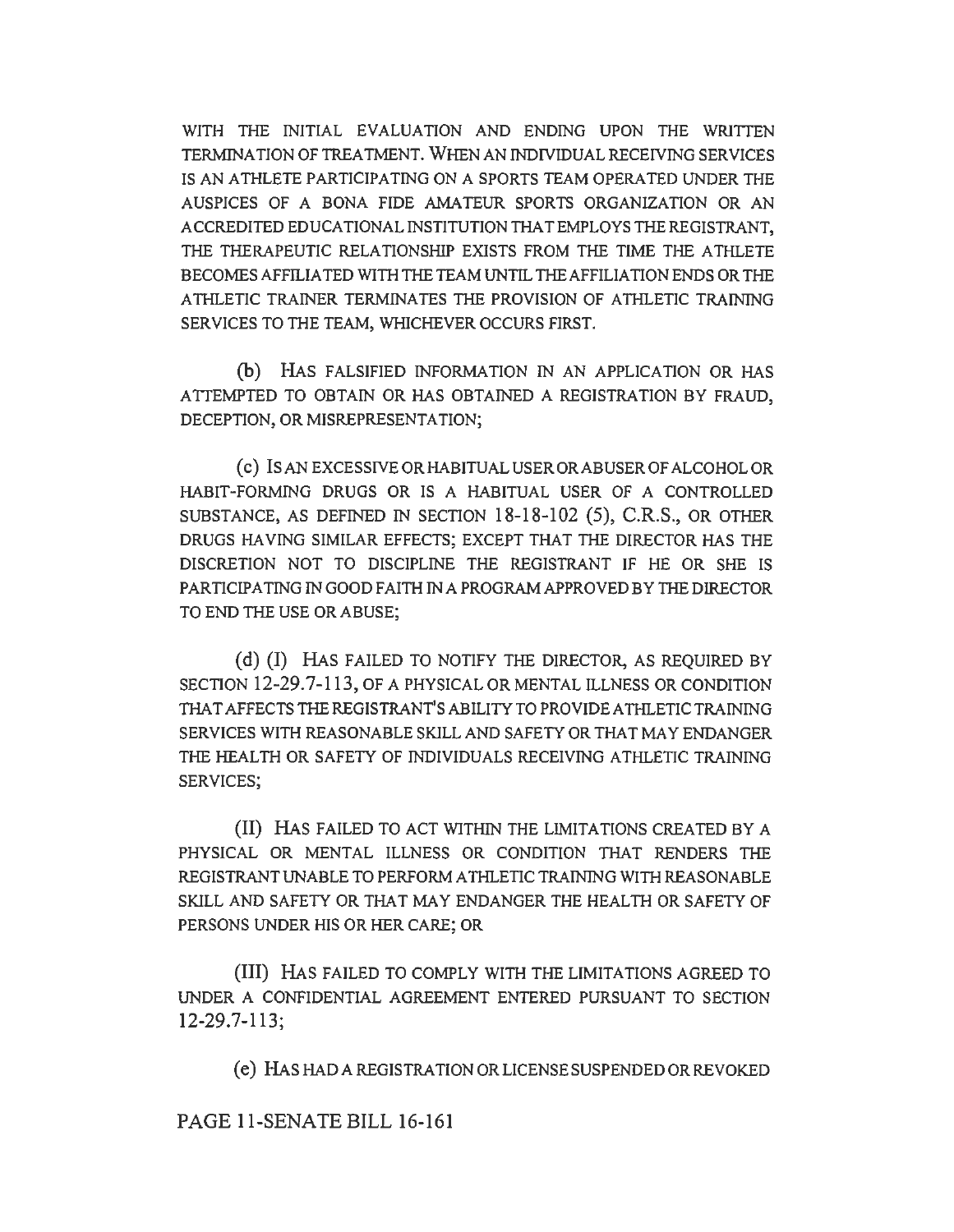FOR ACTIONS THAT ARE A VIOLATION OF THIS ARTICLE;

(f) HAS BEEN CONVICTED OF OR PLED GUILTY OR NOLO CONTENDERE TO A FELONY OR ANY CRIME DEFINED IN TITLE 18, C.R.S. A CERTIFIED COPY OF THE JUDGMENT OF A COURT OF COMPETENT JURISDICTION OF THE CONVICTION OR PLEA IS PRIMA FACIE EVIDENCE OF THE CONVICTION OR PLEA. IN CONSIDERING THE DISCIPLINARY ACTION, THE DIRECTOR IS GOVERNED BY SECTION 24-5-101, C.R.S.

(g) HAS PRACTICED ATHLETIC TRAINING WITIIOUT A REGISTRATION;

(h) HAS FAILED TO NOTIFY THE DIRECTOR OF ANY DISCIPLINARY ACTION IN REGARD TO THE PERSON'S PAST OR CURRENTLY HELD LICENSE, CERTIFICATE,ORREGISTRATIONREQUIREDTOPRACTICEATHLETICTRAINJNG IN THIS STATE OR ANY OTHER JURISDICTION;

(i) HAS REFUSED TO SUBMIT TO A PHYSICAL OR MENTAL EXAMINATION WHEN SO ORDERED BY THE DIRECTOR PURSUANT TO SECTION 12-29.7-112;

G) HAS FAILED TO PRACTICE PURSUANT TO THE DIRECTION OF A COLORADO-LICENSED OR OTHERWISE LAWFULLY PRACTICING PHYSICIAN, DENTIST, OR HEALTH CARE PROFESSIONAL;

(k) HAS PRACTICED ATHLETIC TRAINING IN A MANNER THAT FAILS TO MEET GENERALLY ACCEPTED STANDARDS OF ATHLETIC TRAINING PRACTICE; OR

(1) HAS OTHER WISE VIOLA TED ANY PROVISION OF THIS ARTICLE.

(3) EXCEPT AS OTHERWISE PROVIDED IN SUBSECTION (2) OF THIS SECTION, THE DIRECTOR NEED NOT FIND THAT THE ACTIONS THAT ARE GROUNDS FOR DISCIPLINE WERE WILLFUL BUT MAY CONSIDER WHETHER THE ACTlONS WERE WILLFUL WHEN DETERMINING THE NATURE OF DISCIPLINARY SANCTIONS TO BE IMPOSED.

(4)(a) THEDIRECTORMAYCOMMENCEAPROCEEDINGTODISCIPLINE A REGISTRANT WHEN THE DIRECTOR HAS REASONABLE GROUNDS TO BELIEVE THAT THE REGISTRANT HAS COMMITTED AN ACT ENUMERATED TN THIS SECTION.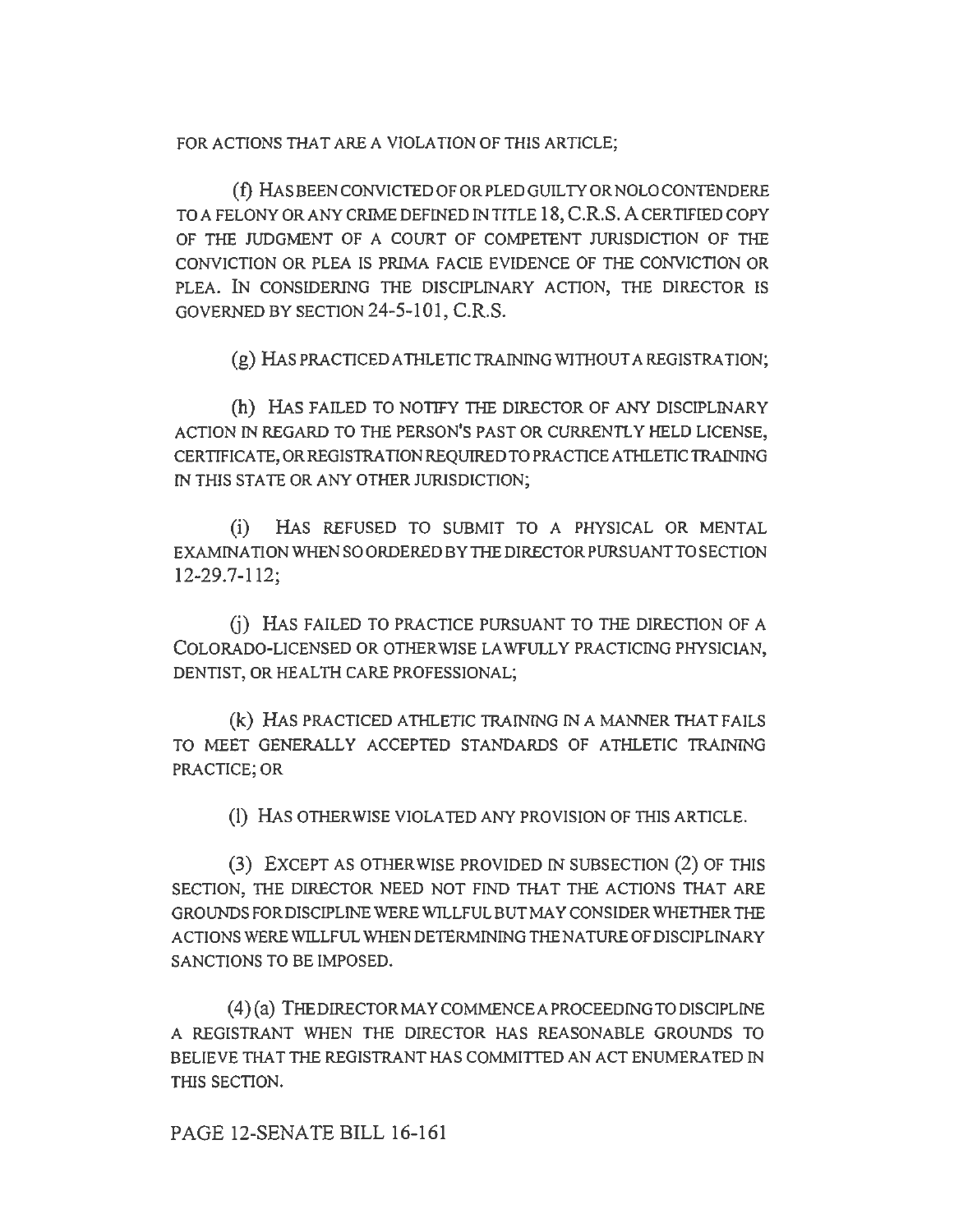(b) IN ANY PROCEEDING HELD UNDER THIS SECTION, THE DIRECTOR MAY ACCEPT AS EVIDENCE OF GROUNDS FOR DISCIPLINARY ACTION ANY DISCIPLINARY ACTION TAKEN AGAINST A REGISTRANT IN ANOTHER JURISDICTION IF THE VIOLATION THAT PROMPTED THE DISCIPLINARY ACTION IN THE OTHER JURISDICTION WOULD BE GROUNDS FOR DISCIPLINARY ACTION UNDER THIS ARTICLE.

(5) DISCIPLINARY PROCEEDINGS SHALL BE CONDUCTED JN ACCORDANCE WITH ARTICLE 4 OF TITLE 24, C.R.S., AND THE HEARING AND OPPORTUNITY FOR REVIEW SHALL BE CONDUCTED PURSUANT TO THAT ARTICLE BY THE DIRECTOR OR BY AN ADMINJSTRA TIVE LAW JUDGE, AT THE DIRECTOR'S DISCRETION. THE DIRECTOR HAS THE AUTHORITY TO EXERCISE ALL POWERS AND DUTIES CONFERRED BY THIS ARTICLE DURING THE DISCIPLINARY PROCEEDINGS.

( 6) (a) THE DIRECTOR MAY REQUEST THE ATTORNEY GENERAL TO SEEK AN INJUNCTION, IN ANY COURT OF COMPETENT JURISDICTION, TO ENJOIN A PERSON FROM COMMITTING AN ACT PROHIBITED BY THIS ARTICLE. WHEN SEEKING AN INJUNCTION UNDER THIS PARAGRAPH (a), THE ATTORNEY GENERAL IS NOT REQUIRED TO ALLEGE OR PROVE THE INADEQUACY OF ANY REMEDY AT LAW OR THAT SUBSTANTIAL OR IRREPARABLE DAMAGE IS LIKELY TO RESULT FROM A CONTINUED VIOLATION OF THIS ARTICLE.

(b) (I) THE DIRECTOR MAY INVESTIGATE, HOLD HEARINGS, AND GATHER EVIDENCE IN ALL MATTERS RELATED TO THE EXERCISE AND PERFORMANCE OF THE POWERS AND DUTIES OF THE DIRECTOR.

(II) IN ORDER TO AID THE DIRECTOR IN ANY HEARING OR INVESTIGATION INSTITUTED PURSUANT TO THIS SECTION, THE DIRECTOR OR AN ADMINISTRATIVE LAW JUDGE APPOINTED PURSUANT TO PARAGRAPH (c) OF THIS SUBSECTION (6) MAY ADMINISTER OATHS, TAKE AFFIRMATIONS OF WJTNESSES, AND ISSUE SUBPOENAS COMPELLING THE ATTENDANCE OF WJTNESSES AND THE PRODUCTION OF ALL RELEVANT RECORDS, PAPERS, BOOKS, DOCUMENTARY EVIDENCE, AND MATERIALS IN ANY HEARING, INVESTIGATION, ACCUSATION, OR OTHER MA TIER BEFORE THE DIRECTOR OR AN ADMINISTRATIVE LAW JUDGE.

(III) UPON FAILURE OF ANY WITNESS OR REGISTRANT TO COMPLY WITH A SUBPOENA OR PROCESS, THE DISTRICT COURT OF THE COUNTY IN

PAGE 13-SENATE BILL 16-161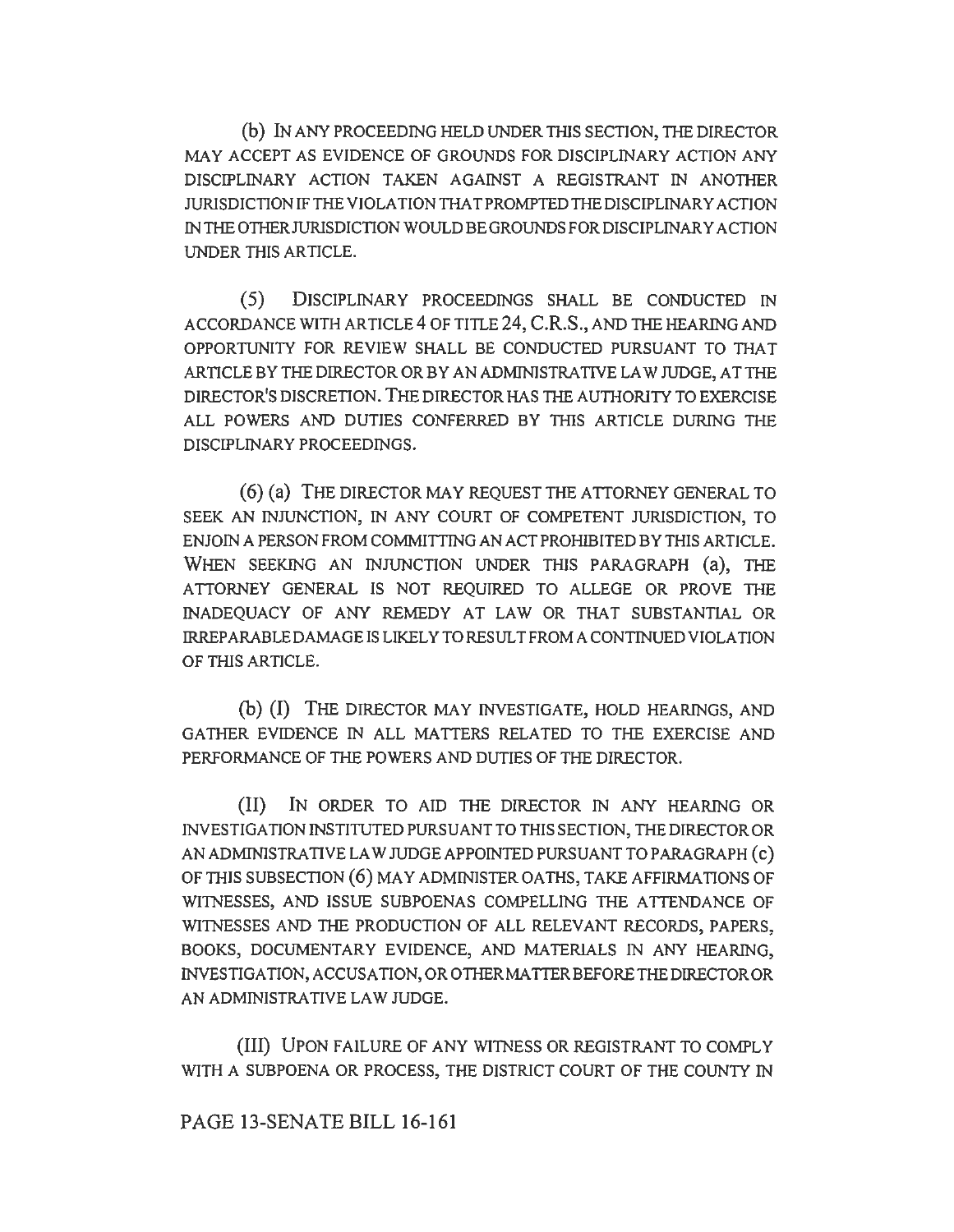WHICH THE SUBPOENAED PERSON OR REGISTRANT RESIDES OR CONDUCTS BUSINESS, UPON APPLICATION BY THE DIRECTOR WITH NOTICE TO THE SUBPOENAED PERSON OR REGISTRANT, MAY ISSUE TO THE PERSON OR REGISTRANT AN ORDER REQUIRING THE PERSON OR REGISTRANT TO APPEAR BEFORE THE DIRECTOR; PRODUCE THE RELEVANT PAPERS, BOOKS, RECORDS, DOCUMENT ARY EVIDENCE, OR MATERIALS; OR GIVE EVIDENCE TOUCHING THE MATTER UNDER INVESTIGATION OR IN QUESTION. IF THE PERSON OR REGISTRANT FAILS TO OBEY THE ORDER OF THE COURT, THE PERSON OR REGISTRANT MAY BE HELO IN CONTEMPT OF COURT.

( c) THE DIRECTOR MAY APPOINT AN ADMINISTRATIVE LAW JUDGE PURSUANT TO PART 10 OF ARTICLE 30 OF TITLE 24, C.R.S., TO CONDUCT HEARINGS, TAKE EVIDENCE, MAKE FINDINGS, AND REPORT THE FINDINGS TO THE DIRECTOR.

(7) (a) THE DIRECTOR, THE DIRECTOR'S STAFF, ANY PERSON ACTING AS A WITNESS OR CONSUL TANT TO THE DIRECTOR, ANY WITNESS TESTIFYING IN A PROCEEDING AUTHORIZED UNDER THlS ARTICLE, AND ANY PERSON WHO LODGES A COMPLAINT PURSUANT TO THIS ARTICLE IS IMMUNE FROM LIABILITY IN ANY CIVIL ACTION BROUGHT AGAINST HIM OR HER FOR ACTS OCCURRING WHILE ACTING IN HIS OR HER CAPACITY AS DIRECTOR, STAFF, CONSULTANT, OR WITNESS, RESPECTIVELY, IFTHE INDIVIDUAL WAS ACTING IN GOOD FAITH WITHIN THE SCOPE OF HIS OR HER RESPECTIVE CAPACITY. MADE A REASONABLE EFFORT TO OBTAIN THE FACTS OF THE MATTER AS TO WHICH HE OR SHE ACTED, AND ACTED IN THE REASONABLE BELIEF THAT THE ACTION TAKEN BY HIM OR HER WAS WARRANTED BY THE FACTS.

(b) A PERSON PARTICIPATING IN GOOD FAITH IN MAKING A COMPLAINT OR REPORT OR IN AN INVESTIGATIVE OR ADMINISTRATIVE PROCEEDING PURSUANT TO THIS SECTION IS IMMUNE FROM ANY CIVIL OR CRIMINAL LIABILITY THAT OTHERWISE MIGHT RESULT BY REASON OF THE PARTICIPATION.

(8) A FINAL ACTION OF THE DIRECTOR IS SUBJECT TO JUDICIAL REVIEW BY THE COURT OF APPEALS PURSUANT TO SECTION 24-4-106 (11), C.R.S. THE DIRECTOR MAY INSTITUTE A JUDICIAL PROCEEDING IN ACCORDANCE WITH SECTION 24-4-106, C.R.S., TO ENFORCE THE DIRECTOR'S ORDER.

(9) AN EMPLOYER OF AN A THLETJC TRAINER SHALL REPORT TO THE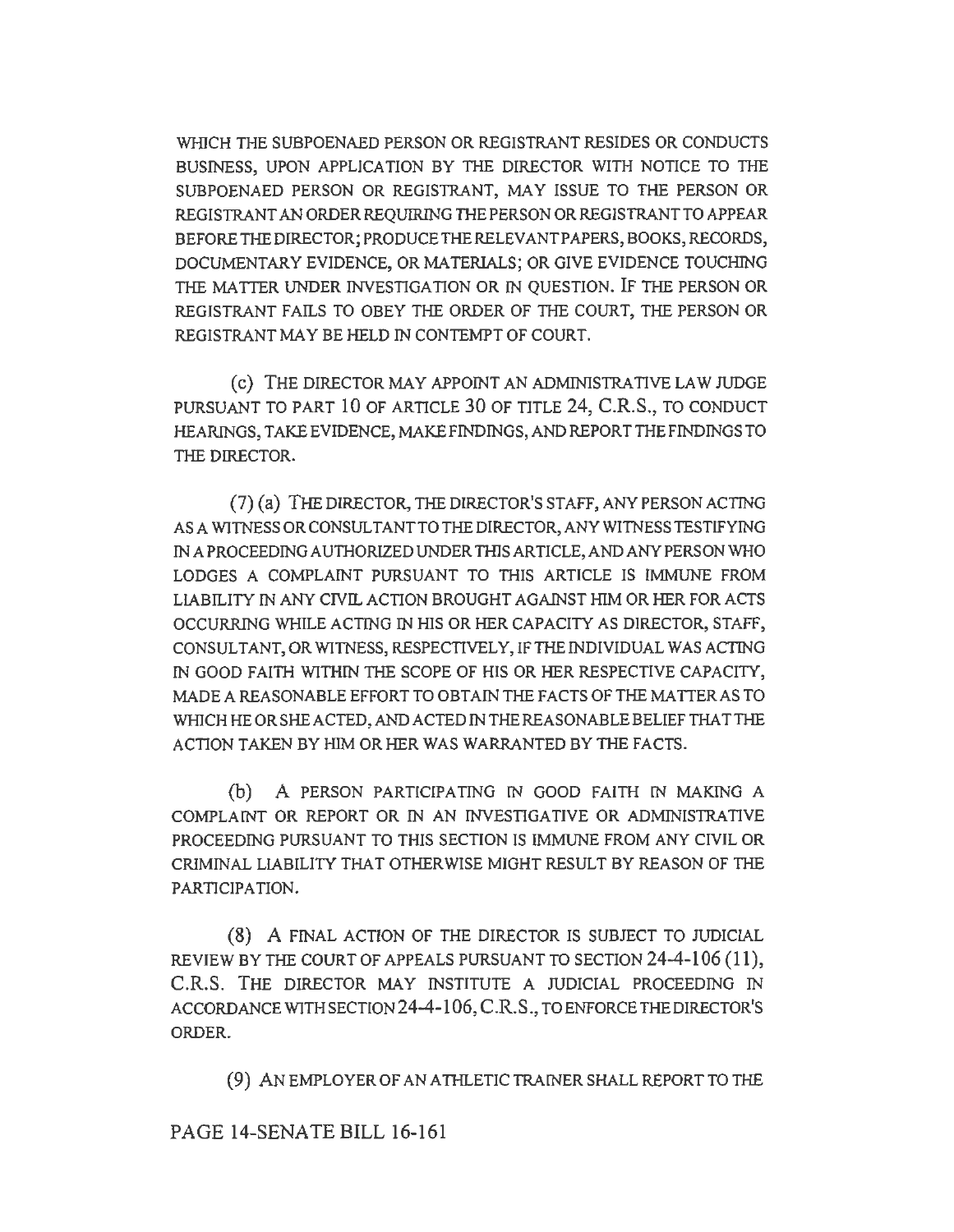DIRECTOR ANY DISCIPLINARY ACTION TAKEN AGAINST THE ATHLETIC TRAINER OR THE RESIGNATION OF THE ATHLETIC TRAINER IN LIEU OF DISCIPLINARY ACTION FOR CONDUCT THAT VIOLA TES THIS ARTICLE.

(10) WHEN A COMPLAINT OR AN INVESTIGATION DISCLOSES AN INSTANCE OF MISCONDUCT THAT, IN THE OPINION OF THE DIRECTOR, WARRANTS FORMAL ACTION, THE DIRECTOR SHALL NOT RESOLVE THE COMPLAINT BY A DEFERRED SETTLEMENT, ACTION, JUDGMENT, OR PROSECUTION.

**12-29.7-111. Cease-and-desist orders. (1)** (a) IF IT APPEARS TO THE DIRECTOR, BASED UPON CREDIBLE EVIDENCE AS PRESENTED IN A WRITTEN COMPLAINT BY ANY PERSON, THAT A REGISTRANT IS ACTING IN A MANNER THAT IS AN IMMINENT THREAT TO THE HEALTH AND SAFETY OF THE PUBLIC OR THAT A PERSON IS ACTING OR HAS ACTED WITHOUT THE REQUIRED REGISTRATION, THE DIRECTOR MAY ISSUE AN ORDER TO CEASE AND DESIST THE ACTIVITY. THE DIRECTOR SHALL SET FORTH THE STATUTES AND RULES ALLEGED TO HAVE BEEN VIOLATED, THE FACTS ALLEGED TO HA VE CONSTITUTED THE VIOLATION, AND THE REQUIREMENT THAT ALL UNLAWFUL ACTS OR UNREGISTERED PRACTICES IMMEDIATELY CEASE.

(b) WITHIN TEN DAYS AFTER SERVICE OF THE ORDER TO CEASE AND DESIST PURSUANT TO PARAGRAPH (a) OF THIS SUBSECTION (1), THE RESPONDENT MAY REQUEST A HEARING ON THE QUESTION OF WHETHER ACTS OR PRACTICES IN VIOLATION OF THIS ARTICLE OR RULES ADOPTED UNDER THIS ARTICLE HA VE OCCURRED. THE HEARING SHALL BE CONDUCTED PURSUANT TO SECTIONS 24-4-104 AND 24-4-105, C.R.S.

(2) (a) IF IT APPEARS TO THE DIRECTOR, BASED UPON CREDIBLE EVIDENCE AS PRESENTED IN A WRITTEN COMPLAINT BY ANY PERSON, THAT A PERSON HAS VIOLATED ANY OTHER PORTION OF THIS ARTICLE OR RULES ADOPTED UNDER THIS ARTICLE, IN ADDITION TO ANY SPECIFIC POWERS GRANTED PURSUANT TO THIS ARTICLE, THE DIRECTOR MAY ISSUE TO THE PERSON AN ORDER TO SHOW CAUSE AS TO WHY THE DIRECTOR SHOULD NOT ISSUE A FINAL ORDER DIRECTING THE PERSON TO CEASE AND DESIST FROM THE UNLAWFUL ACT OR UNREGISTERED PRACTICE.

(b) THE DIRECTOR SHALL PROMPTLY NOTIFY A PERSON AGAINST WHOM THE DIRECTOR HAS ISSUED AN ORDER TO SHOW CAUSE PURSUANT TO PARAGRAPH (a) OF THIS SUBSECTION (2) OF THE ISSUANCE OF THE ORDER,

PAGE 15-SENATE BILL 16-161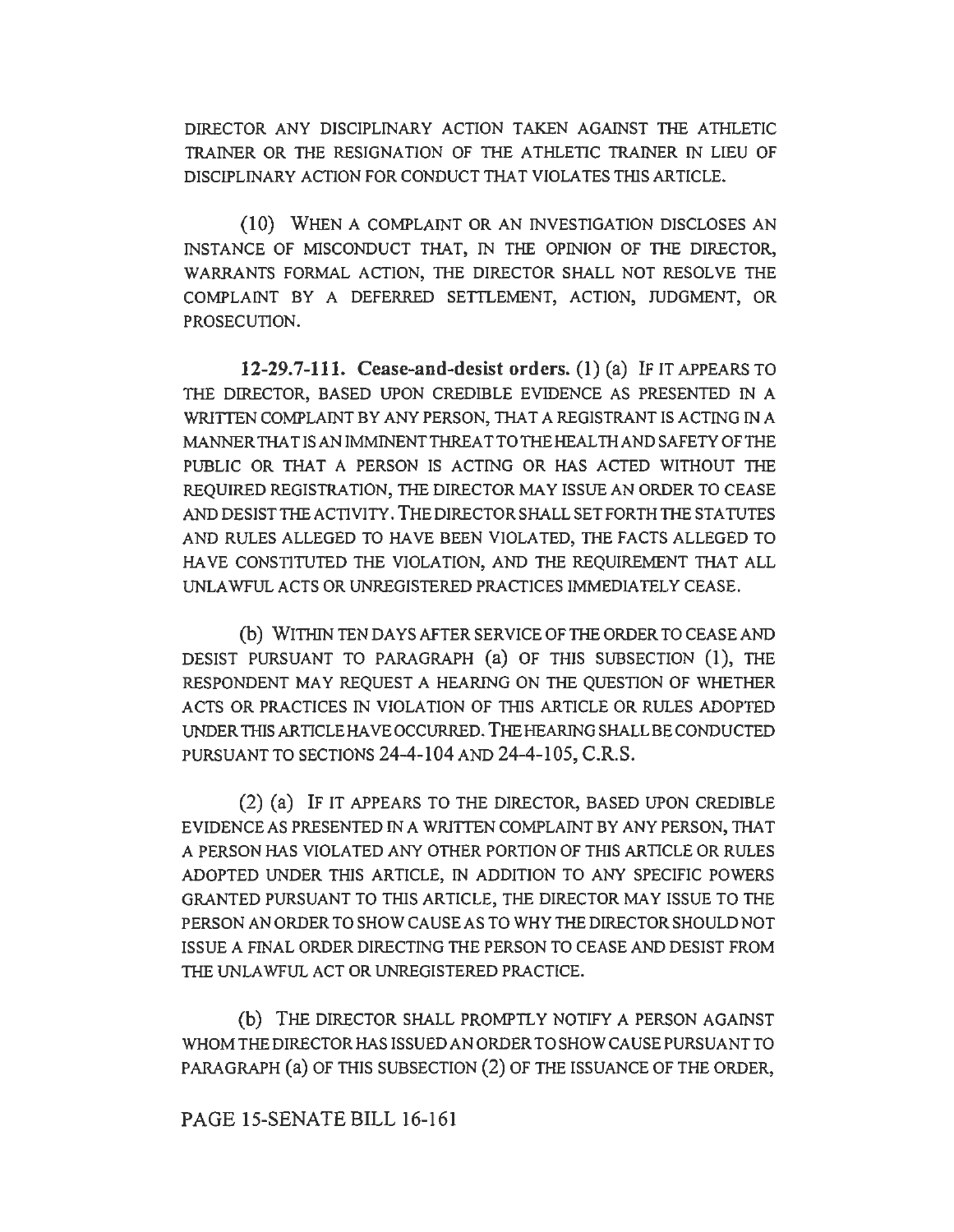ALONG W1TH A COPY OF THE ORDER, THE FACTUAL AND LEGAL BASIS FOR THE ORDER, AND THE DA TE SET BY THE DIRECTOR FOR A HEARING ON THE ORDER. THE DIRECTOR MAY SERVE THE NOTICE ON THE PERSON BY PERSONAL SERVICE, BY FIRST-CLASS, POSTAGE-PREPAID UNITED STATES MAIL, OR IN ANOTHER MANNER AS MAY BE PRACTICABLE. PERSONAL SERVICE OR MAILING OF AN ORDER OR DOCUMENT PURSUANT TO THIS PARAGRAPH (b) CONSTITUTES NOTICE OF THE ORDER TO THE PERSON.

( c) (I) THE DIRECTOR SHALL HOLD THE HEARING ON AN ORDER TO SHOW CAUSE NO SOONER THAN TEN AND NO LATER THAN FORTY-FIVE CALENDAR DAYS AFTER THE DATE THE DIRECTOR TRANSMITTED OR SERVED THE NOTICE AS PROVIDED IN PARA GRAPH (b) OF THIS SUBSECTION (2). THE DIRECTOR MAY CONTINUE THE HEARING BY AGREEMENT OF ALL PARTIES BASED UPON THE COMPLEXITY OF THE MATTER, NUMBER OF PARTIES TO THE MA TIER, AND LEGAL ISSUES PRESENTED IN THE MATTER, BUT IN NO EVENT SHALL THE DIRECTOR HOLD THE HEARING LATER THAN SIXTY CALENDAR DAYS AFTER THE DA TE THE NOTICE WAS TRANSMITTED OR SERVED.

(II) IF A PERSON AGAINST WHOM AN ORDER TO SHOW CAUSE HAS BEEN ISSUED PURSUANT TO PARAGRAPH (a) OF THIS SUBSECTION (2) DOES NOT APPEARATTHEHEARING, THEDlRECTORMA YPRESENTEVIDENCE THAT NOTIFICATION WAS PROPERLY SENT OR SERVED ON THE PERSON PURSUANT TO PARAGRAPH (b) OF THIS SUBSECTION (2) AND OTHER EVIDENCE RELATED TO THE MATTER AS THE DIRECTOR DEEMS APPROPRIATE. THE DIRECTOR SHALL ISSUE THE ORDER W1THIN TEN DAYS AFTER THE DIRECTOR'S DETERMINATION RELATED TO REASONABLE ATTEMPTS TO NOTIFY THE RESPONDENT, AND THE ORDER BECOMES FINAL AS TO THAT PERSON BY OPERATION OF LAW. THE HEARING SHALL BE CONDUCTED PURSUANT TO SECTIONS 24-4-104 AND 24-4-105, C.R.S.

(III) IF THE DIRECTOR REASONABLY FINDS THAT THE PERSON AGAINST WHOM THE ORDER TO SHOW CAUSE WAS ISSUED IS ACTING OR HAS ACTED WITHOUT THE REQUIRED REGISTRATION, OR HAS OR IS ABOUT TO ENGAGE IN ACTS OR PRACTICES CONSTITUTING VIOLATIONS OF THIS ARTICLE OR RULES ADOPTED UNDER THIS ARTICLE, THE DIRECTOR MAY ISSUE A FINAL CEASE-AND-DESIST ORDER, DIRECTING THE PERSON TO CEASE AND DESIST FROM FURTHER UNLAWFUL ACTS OR UNREGISTERED PRACTICES.

(IV) THE DIRECTOR SHALL PROVIDE NOTICE, IN THE MANNER SET FORTH IN PARAGRAPH (b) OF THIS SUBSECTION (2), OF THE FINAL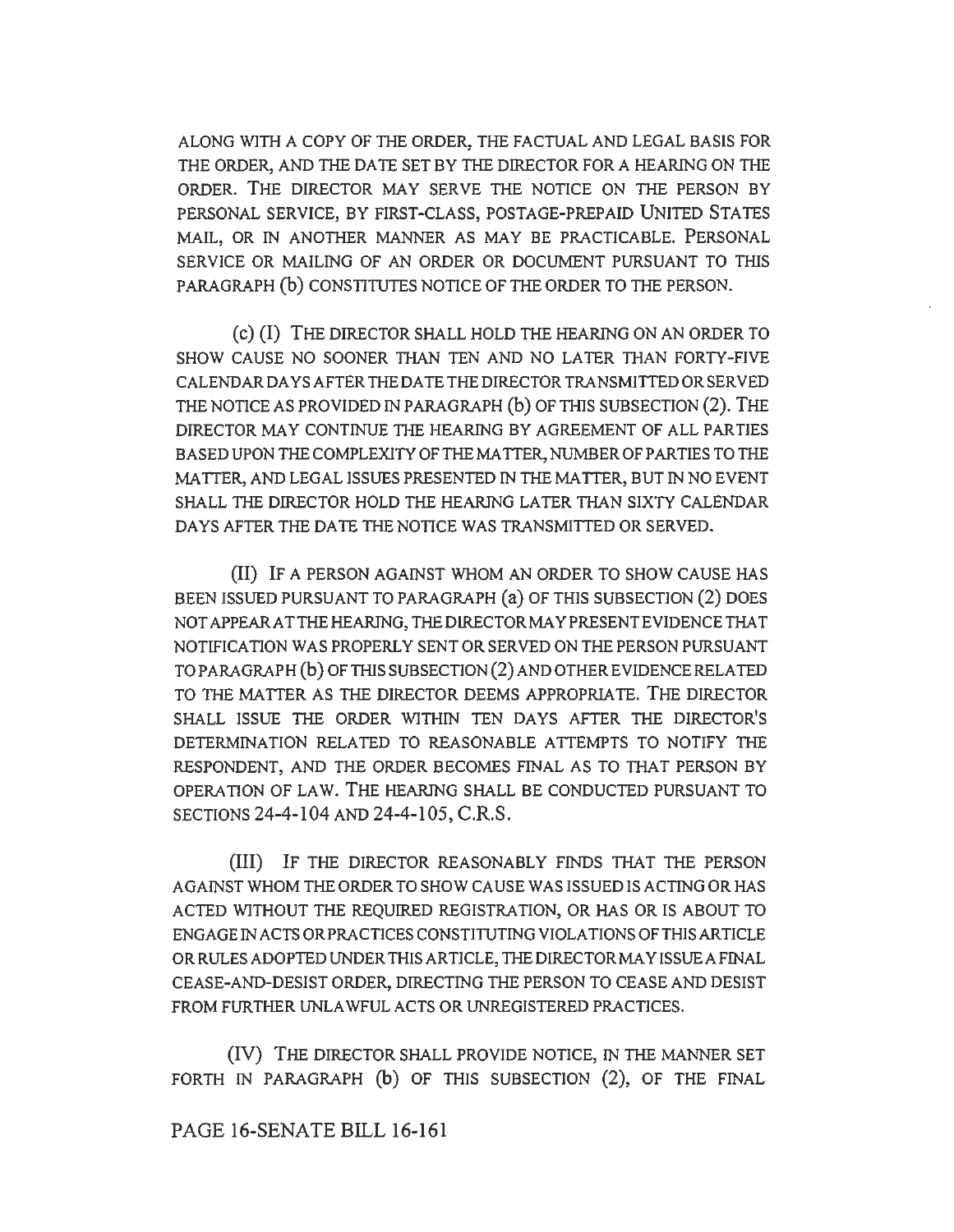CEASE-AND-DESIST ORDER WITHIN TEN CALENDAR DAYS AFTER THE HEARING CONDUCTED PURSUANT TO THIS PARA GRAPH ( c) TO EACH PERSON AGAINST WHOM THE FINAL ORDER HAS BEEN ISSUED. THE FINAL ORDER ISSUED PURSUANT TO SUBPARAGRAPH (III) OF THIS PARAGRAPH (c) IS EFFECTIVE WHEN ISSUED AND IS A FINAL ORDER FOR PURPOSES OF JUDICIAL REVIEW.

(3) IF IT APPEARS TO THE DIRECTOR, BASED UPON CREDIBLE EVIDENCE PRESENTED TO THE DIRECTOR, THAT A PERSON HAS ENGAGED OR IS ABOUT TO ENGAGE IN AN UNREGISTERED ACT OR PRACTICE; AN ACT OR PRACTICE CONSTITUTING A VIOLATION OF THIS ARTICLE, A RULE PROMULGATED PURSUANT TO THIS ARTICLE, OR AN ORDER ISSUED PURSUANT TO THIS ARTICLE; OR AN ACT OR PRACTICE CONSTITUTING GROUNDS FOR ADMINISTRATIVE SANCTION PURSUANT TO THIS ARTICLE, THE DIRECTOR MAY ENTER INTO A STIPULATION WITH THE PERSON.

(4) IF ANY PERSON FAILS TO COMPLY WITH A FINAL CEASE-AND-DESIST ORDER ORA STIPULATION, THE DIRECTOR MAY REQUEST THE ATTORNEY GENERAL OR THE DISTRICT ATTORNEY FOR THE JUDICIAL DISTRICT IN WHICH THE ALLEGED VIOLATION EXISTS TO BRING, AND IF SO REQUESTED SUCH ATTORNEY SHALL BRING, SUIT FOR A TEMPORARY RESTRAINING ORDER AND FOR INJUNCTIVE RELIEF TO PREVENT ANY FURTHER OR CONTINUED VIOLATION OF THE FINAL ORDER.

(5) A PERSON AGGRIEVED BY THE FINAL CEASE-AND-DESIST ORDER MAY SEEK JUDICIAL REVIEW OF THE DIRECTOR'S DETERMINATION OR OF THE DIRECTOR'S FINAL ORDER AS PROVIDED IN SECTION 12-29.7-110 (8).

**12-29. 7-112. Mental or physical examination of registrants.**  (1) IF THE DIRECTOR HAS REASONABLE CAUSE TO BELIEVE THAT A REGISTRANT IS UNABLE TO PRACTICE WITH REASONABLE SKILL AND SAFETY, THE DIRECTOR MAY ORDER THE REGISTRANT TO TAKE A MENTAL OR PHYSICAL EXAMINATION ADMIN1STERED BY A PHYSICIAN OR OTHER LICENSED HEALTH CARE PROFESSIONAL DESIGNATED BY THE DIRECTOR. UNLESS DUE TO CIRCUMSTANCES BEYOND THE REGISTRANT'S CONTROL, IF THE REGISTRANT REFUSES TO UNDERGO A MENTAL OR PHYSICAL EXAMINATION, THE DIRECTOR MAY SUSPEND THE PERSON'S REGISTRATION UNTIL THE RESULTS OF THE EXAMINATION ARE KNOWN AND THE DIRECTOR HAS MADE A DETERMINATION OF THE REGISTRANT'S FITNESS TO PRACTICE. THE DIRECTOR SHALL PROCEED WITH AN ORDER FOR EXAMINATION AND

PAGE 17-SENATE BILL 16-161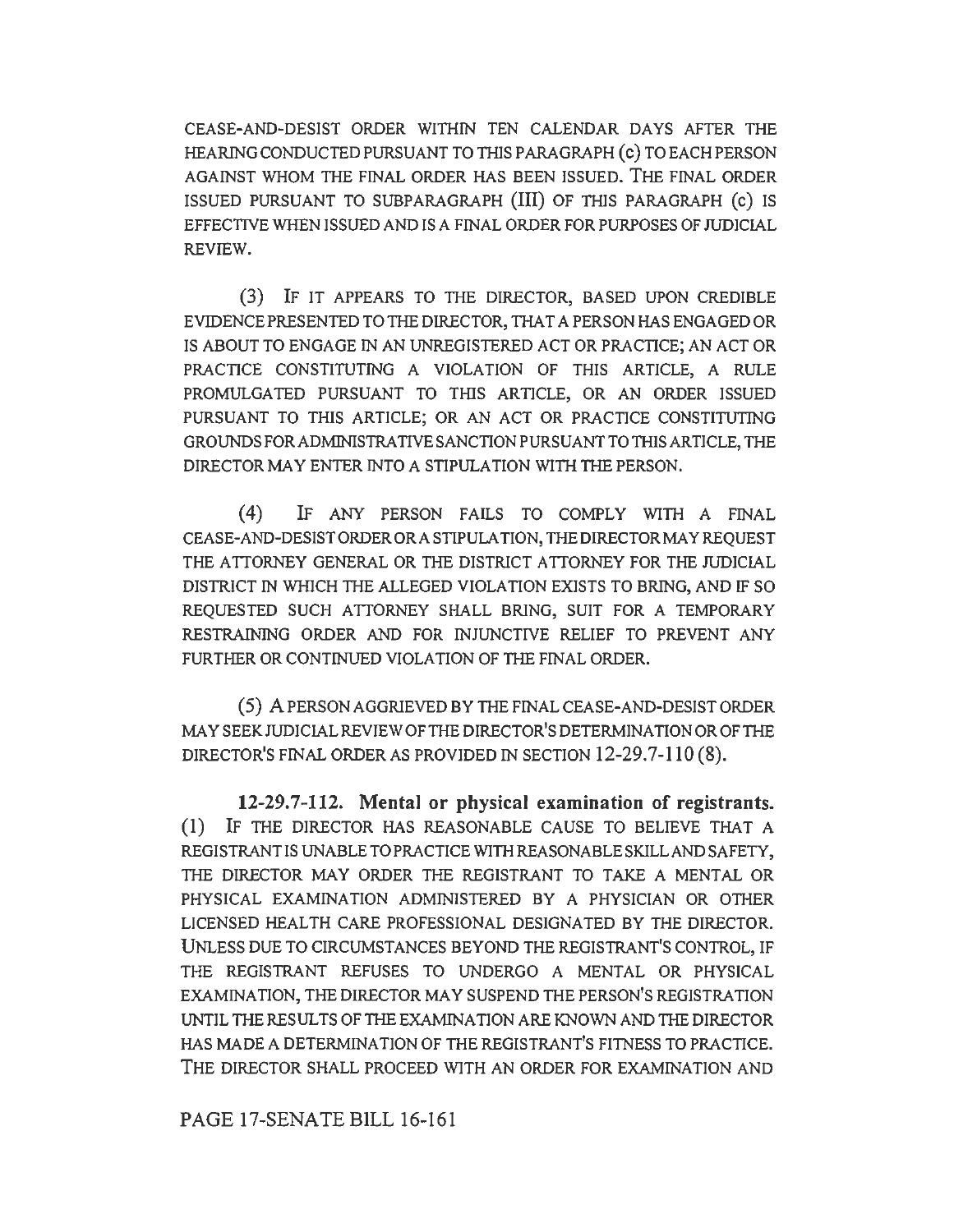SHALL MAKE HIS OR HER DETERMINATION IN A TIMELY MANNER.

(2) THE DIRECTOR SHALL INCLUDE IN AN ORDER REQUIRING A REGISTRANTTOUNDERGOAMENTALORPHYSICALEXAMINATIONTHEBASIS OF THE DIRECTOR'S REASONABLE CAUSE TO BELIEVE THA TTHE REGISTRANT IS UNABLE TO PRACTICE WITII REASONABLE SKILL AND SAFETY. FOR PURPOSES OF A DISCIPLINARY PROCEEDING AUTHORIZED UNDER THIS ARTICLE, THE REGISTRANT IS DEEMED TO HAVE WAIVED ALL OBJECTIONS TO THE ADMISSIBILITY OF THE EXAMINING PHYSICIAN'S OR LICENSED HEAL TH CARE PROFESSJONAL'S TESTIMONY OR EXAMINATION REPORTS ON THE GROUND THAT THEY ARE PRIVILEGED COMMUNICATIONS.

(3) THE REGISTRANT MAY SUBMIT TO THE DIRECTOR TESTIMONY OR EXAMINA TJON REPORTS FROM A PHYSICIAN CHOSEN BY THE REGISTRANT AND PERTAINING TO ANY CONDITION THAT THE DIRECTOR HAS ALLEGED MAY PRECLUDE THE REGISTRANT FROM PRACTICING WITH REASONABLE SKILL AND SAFETY. THE TESTIMONY AND REPORTS SUBMITTED BY THE REGISTRANT MAY BE CONSIDERED BY THE DIRECTOR IN CONJUNCTION WITH, BUT NOT IN LlEU OF, TESTIMONY AND EXAMINATION REPORTS OF THE PHYSICIAN DESIGNATED BY THE DIRECTOR.

(4) THE RESULTS OF A MENTAL OR PHYSICAL EXAMINATION ORDERED BY THE DIRECTOR SHALL NOT BE USED AS EVIDENCE IN ANY PROCEEDING OTHER THAN ONE BEFORE THE DIRECTOR AND SHALL NOT BE DEEMED A PUBLIC RECORD OR MADE AVAILABLE TO THE PUBLIC.

12-29.7-113. Confidential agreement to limit practice-violation **grounds for discipline.** (1) IF A REGISTERED ATHLETIC TRAINER SUFFERS FROM A PHYSICAL OR MENTAL ILLNESS OR CONDITION THAT RENDERS THE REGISTRANT UNABLE TO PRACTICE ATHLETIC TRAINING WITH REASONABLE SKILL AND SAFETY TO PATIENTS, THE REGISTRANT SHALL NOTIFY THE DIRECTOR OF THE ILLNESS OR CONDITION IN A MANNER AND WITIIIN A PERlOD OF TIME DETERMINED BY THE DIRECTOR. THE DIRECTOR MAY REQUIRE THE REGISTRANT TO SUBMIT TO AN EXAMINATION TO EVALUATE THE EXTENT OF THE ILLNESS OR CONDITION AND ITS IMPACT ON THE REGISTRANT'S ABILITY TO PRACTICE WITH REASONABLE SKILL AND SAFETY TO PATIENTS.

(2) (a) UPON DETERMINING THAT A REGISTRANT WITH A PHYSICAL OR MENTAL ILLNESS OR CONDITION IS ABLE TO RENDER LIMITED ATHLETIC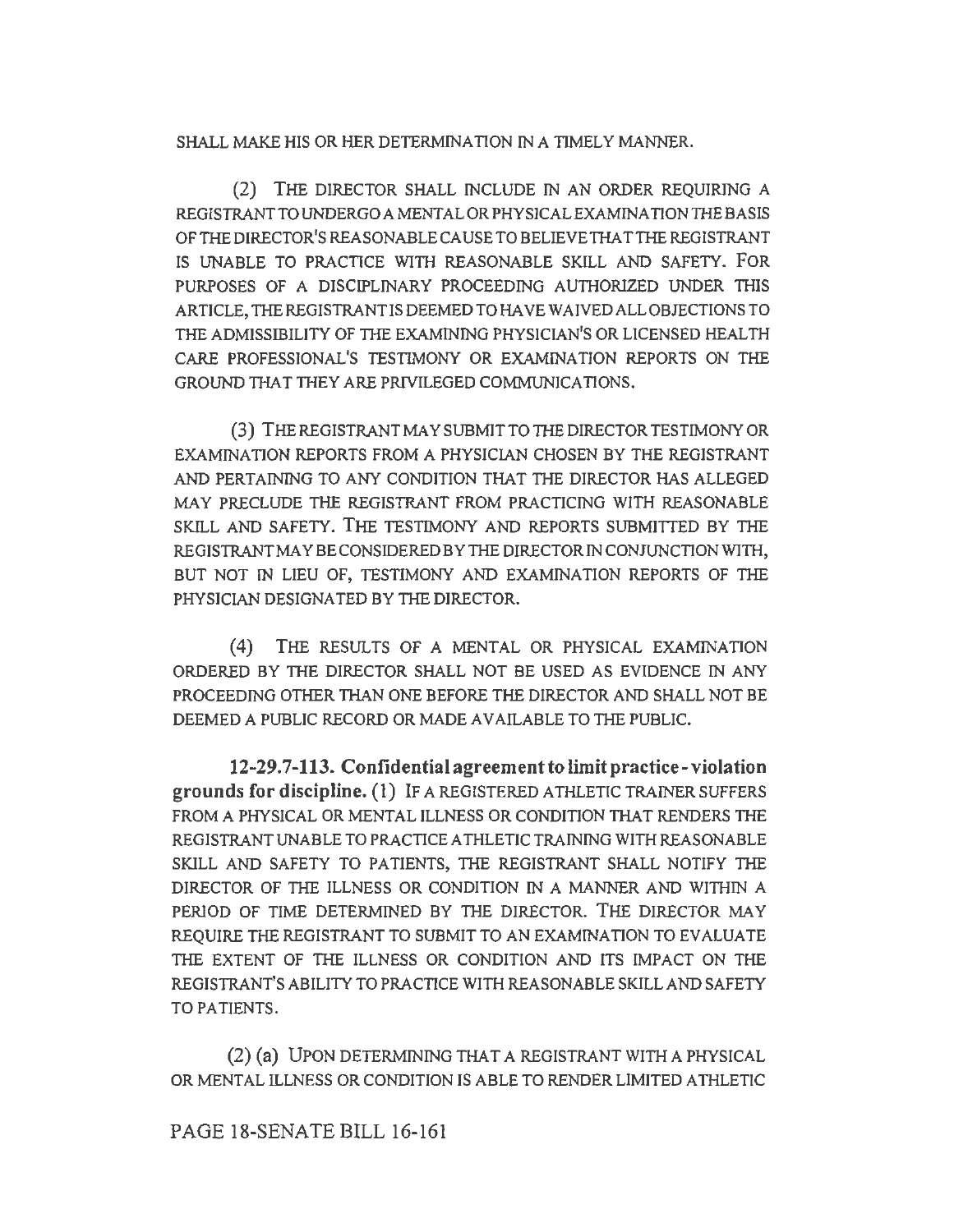TRAINING SERVICES WITH REASONABLE SKILL AND SAFETY TO PATIENTS, THE DIRECTOR MAY ENTER INTO A CONFIDENTIAL AGREEMENT WITH THE REGISTRANT IN WHICH THE REGISTRANT AGREES TO LIMJT HIS OR HER PRACTICE BASED ON THE RESTRICTIONS IMPOSED BY THE ILLNESS OR CONDITION, AS DETERMINED BY THE DIRECTOR.

(b) THE AGREEMENT MUST SPECIFY THAT THE REGISTRANT IS SUBJECT TO PERIODIC REEVALUATIONS OR MONITORING AS DETERMINED APPROPRIATE BY THE DIRECTOR.

(c) THE PARTIES MAY MODIFY OR DISSOLVE THE AGREEMENT AS NECESSARY BASED ON THE RESULTS OF A REEVALUATION OR OF MONITORING.

(d) BY ENTERING INTO AN AGREEMENT WITH THE DIRECTOR PURSUANT TO THIS SECTION TO LIMIT HIS OR HER PRACTICE, THE REGISTRANT IS NOT ENGAGING IN ACTIVITIES THAT CONSTITUTE GROUNDS FOR DISCIPLINE UNDER SECTION 12-29.7-110. THE AGREEMENT IS AN ADMINISTRATIVE ACTION AND DOES NOT CONSTITUTE A RESTRICTION OR DISCIPLINE BY THE DIRECTOR. HOWEVER, IF THE REGISTRANT FAILS TO COMPLY WITH THE TERMS OF AN AGREEMENT ENTERED INTO PURSUANT TO THIS SECTION, THE FAILURE CONSTITUTES GROUNDS FOR DISCIPLINARY ACTION UNDER SECTION 12-29.7-110 (2) (d), AND THE REGISTRANT IS SUBJECT TO DISCIPLINE IN ACCORDANCE WITH SECTION 12-29.7-110.

(3) THIS SECTION DOES NOT APPLY TO A REGISTRANT SUBJECT TO DISCIPLINE UNDER SECTION  $12-29.7-110(2)$  (c).

**12-29. 7-114. Unauthorized practice - penalties.** A PERSON WHO PRACTICES OR OFFERS OR ATTEMPTS TO PRACTICE ATHLETIC TRAINING WITHOUT AN ACTIVE REGISTRATION ISSUED UNDER THIS ARTICLE COMMITS A CLASS 2 MISDEMEANOR AND SHALL BE PUNISHED AS PROVIDED IN SECTION 18-1.3-501, C.R.S., FOR THE FIRST OFFENSE. FOR THE SECOND OR ANY SUBSEQUENT OFFENSE, THE PERSON COMMITS A CLASS 1 MISDEMEANOR AND SHALL BE PUNISHED AS PROVIDED IN SECTION 18-1.3-501, C.R.S.

**12-29.7-115. Rule-making authority.** THE DIRECTOR SHALL PROMULGATE RULES AS NECESSARY FOR THE ADMINISTRATION OF THIS ARTICLE.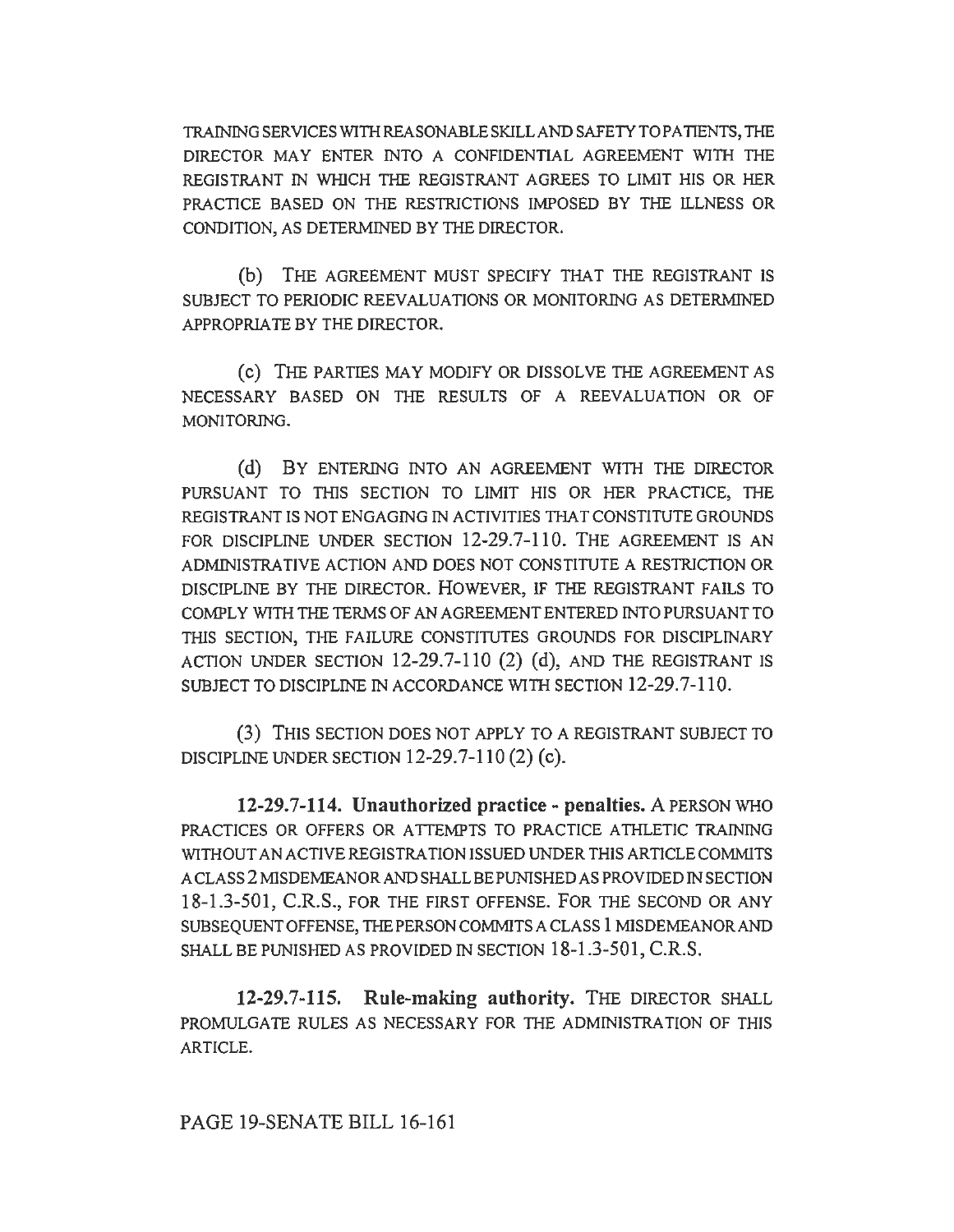12-29.7-116. Severability. IF ANY PROVISION OF THIS ARTICLE IS HELD TO BE INVALID, THE INVALIDITY DOES NOT AFFECT OTHER PROVISIONS OF THIS ARTICLE THAT CAN BE GIVEN EFFECT WITIIOUT THE INVALID PROVJSION.

12-29.7-117. Repeal of article - review of functions. THIS ARTICLE IS REPEALED, EFFECTIVE SEPTEMBER 1, 2021, AND THE POWERS, DUTIES, AND FUNCTIONS OF TIIE DIRECTOR SPECIFIED IN THIS ARTICLE ARE REPEALED ON THAT DATE. PRIOR TO THE REPEAL, THE DEPARTMENT OF REGULA TORY AGENCIES SHALL REVJEW THE POWERS, DUTIES, AND FUNCTIONS OF THE DIRECTOR AS PROVIDED IN SECTION 24-34-104, C.R.S.

SECTION 2. In Colorado Revised Statutes, 24-34-104, repeal (46)  $(k)$ ; and  $add(52.5)$  (f) as follows:

24-34-104. General assembly review of regulatory agencies and functions for termination, continuation, or reestablishment. ( 46) The following agencies, functions, or both shall terminate on July I, 2015:

(k) The regulation of athletic trainers by the director of the division ofprofcssions and occopations in the department of regulatory agencies in accordance with article 29.7 of title 12, C.R.S.,

(52.5) The following agencies, functions, or both, terminate on September 1, 2021 :

(f) THE REGULATION OF ATHLETIC TRAINERS BY THE DIRECTOR OF Tiffi DIVISION OF PROFESSIONS AND OCCUPATIONS IN THE DEPARTMENT OF REGULATORY AGENCIES IN ACCORDANCE WITH ARTICLE 29.7 OF TITLE 12, C.R.S.

SECTION 3. Appropriation. (1) For the 2016-17 state fiscal year, \$25,134 is appropriated to the department of regulatory agencies. This appropriation is from the division of professions and occupations cash fund created in section 24-34-105 (2) (b) (1), C.R.S. To implement this act, the department may use this appropriation as follows:

(a) \$14,778 for use by the division of professions and occupations for personal services, which amount is based on an assumption that the division will require an additional 0.3 FTE;

PAGE 20-SENATE BILL 16-161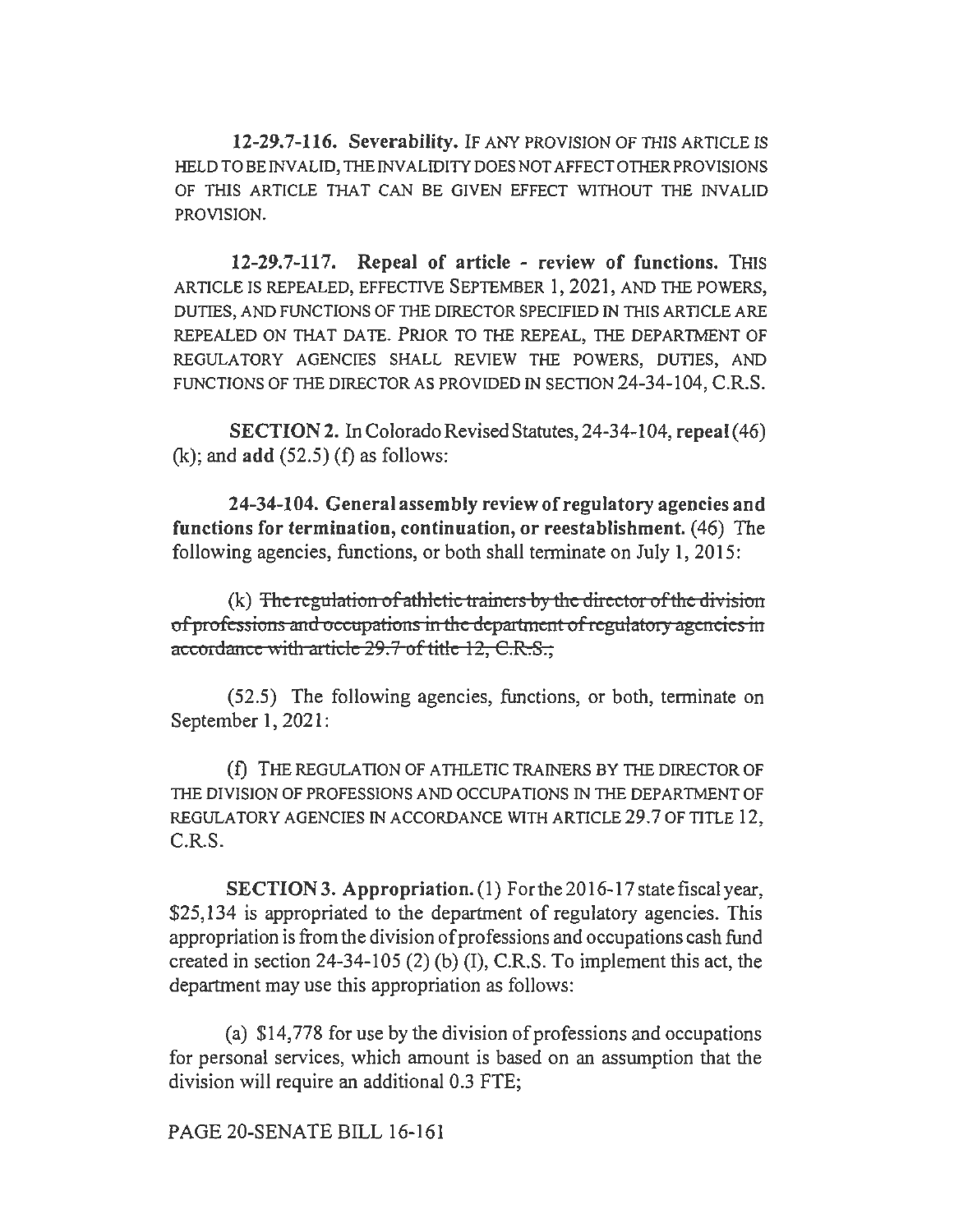(b) \$285 for use by the division of professions and occupations for operating expenses; and

 $(c)$  \$10,071 for the purchase of legal services.

(2) For the 2016-17 state fiscal year, \$10,071 is appropriated to the department of law. This appropriation is from reappropriated funds received from the department of regulatory agencies under paragraph (c) of subsection (1) of this section and is based on an assumption that the department of law will require an additional 0.1 FTE. To implement this act, the department of law may use this appropriation to provide legal services for the department of regulatory agencies.

SECTION 4. Effective date. This act takes effect July 1, 2016.

SECTION 5. Safety clause. The general assembly hereby finds,